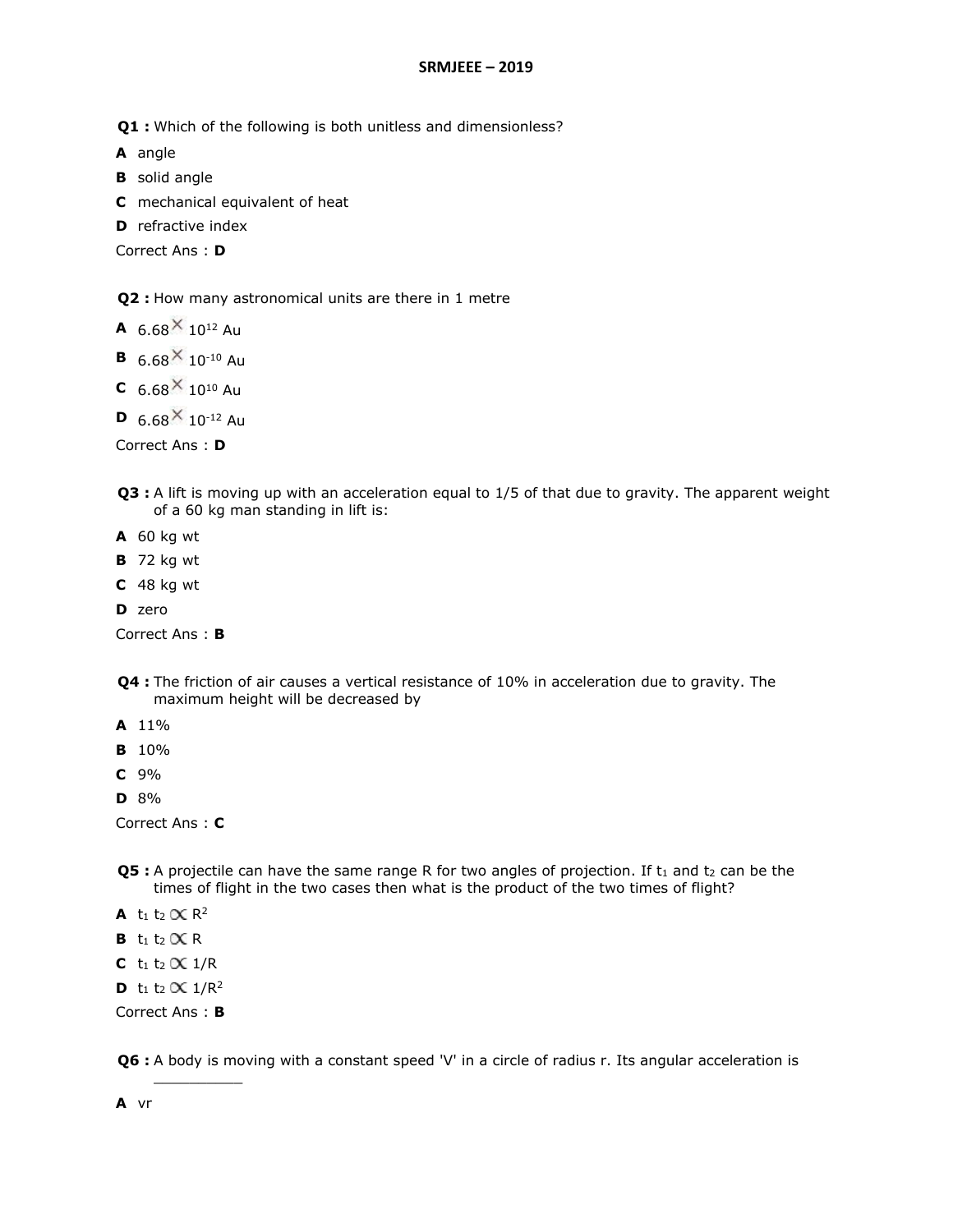- **B** zero
- **C** v/r
- $D \quad \sqrt{r^2}$

Correct Ans : **B**

**Q7 :** If total energy of an earth's satellite is zero, it means that

- **A** The satellite is bound to earth
- **B** The satellite may no longer be bound to earth's field
- **C** The satellite moves away from the orbit along a parabolic path
- **D** The satellite escapes in a hyperbolic path

Correct Ans : **C**

- **Q8 :** A spring balance is graduated on sea level. If a body is weighed with this balance at consecutively increasing heights from earth's surface, the weight indicated by the balance
- **A** will go on increasing continuously
- **B** will go on decreasing continuously
- **C** will remain same
- **D** will first increase and then decrease

Correct Ans : **B**

- **Q9 :** A steel ring of radius r and cross sectional area 'A' is fitted on to a wooden disc of radius R (R > r). If the Young's modulus be Y, then what is the force with which steel ring is expanded?
- AYR **A**
- $\overline{r}$

$$
\mathbf{B} \quad \frac{A}{Y_r}
$$

$$
c \frac{A}{Y}\left(\frac{r}{R-r}\right)
$$

$$
\mathbf{D} \quad AY\left(\frac{R-r}{R}\right)
$$



- **Q10**  A tuning fork arrangement produces 4 beats/second with one fork of frequency 288 Hz. A little **:** wax is applied on the unknown fork and it then produces 2 beats/s. The frequency of the
- unknown fork is......Hz.
- **A** 286
- **B** 292
- **C** 294
- **D** 288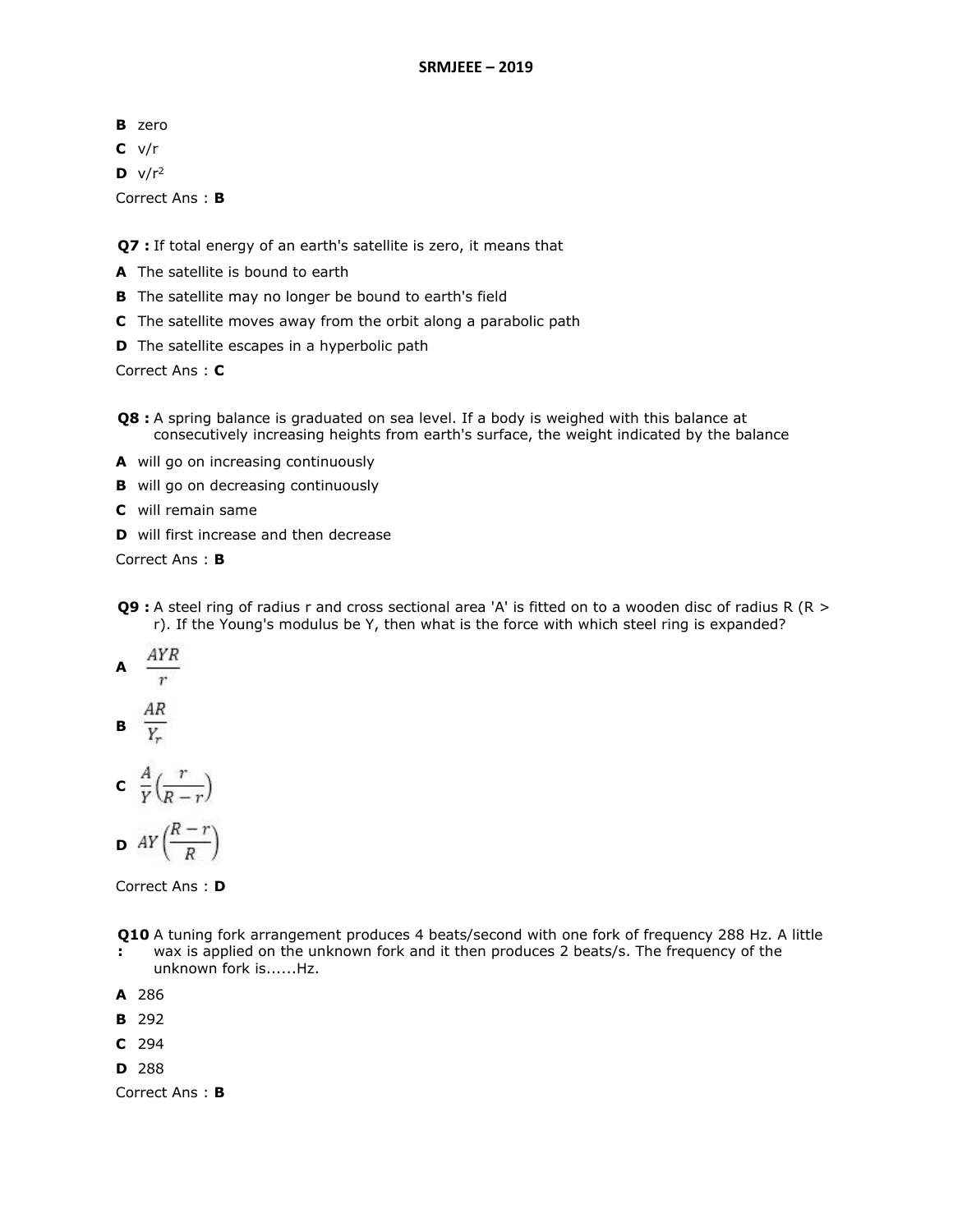**Q11**  What is the phase difference between velocity and acceleration of a particle executing SHM? **:**

- **A** 0
- $B \pi$
- **C**  $\pi/2$
- **D**  $\pi$  / 4

Correct Ans : **C**

**Q12**  A stone is dropped into a lake by a person from a 500m high tower. He would hear the sound **:** after approximately

- **A** 10 sec
- **B** 11.5 sec
- **C** 14 sec
- **D** 21 sec

Correct Ans : **B**

**Q13**  If the values of R=2/5 C<sup>v</sup> for a gas, then the atomicity of the gas will be

- **:**
- **A** mono atomic
- **B** diatomic
- **C** polyatomic
- **D** triatomic

Correct Ans : **B**

- **Q14**  A domestic refrigerator is loaded with food and the door closed. During a certain period the
- **:** machine consumes 1 KWh of energy and the internal energy of the system drops by 5000KJ. Find the net heat transfer for the system.
- **A** -8.6 MJ
- **B** 86MJ
- **C** -86MJ

**D** -8.6KJ

Correct Ans : **D**

**Q15** If the rate at which the radiation is conuited by a black body at  $0^{\circ}$ C is 2 watt, the rate of

- **:** emission at 273°C will be
- **A** 4 watt
- **B** 8 watt
- **C** 16 watt
- **D** 20 watt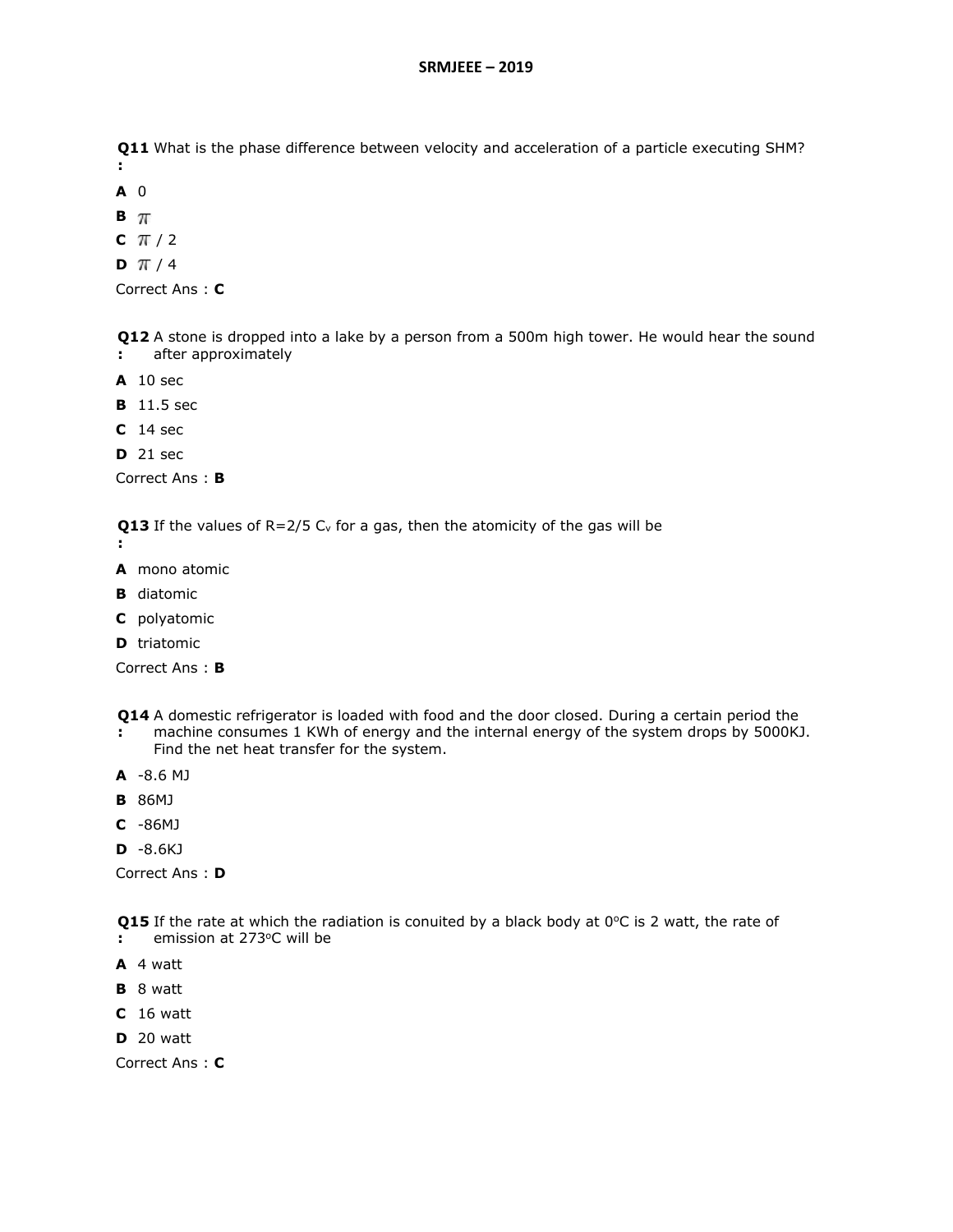**Q16**  If the door of a refrigerator in a room is kept open, the temperature of room will be

- **:**
- **A** increase
- **B** decrease
- **C** remain constant
- **D** uncertain

Correct Ans : **A**

**Q17** The resolution limit of eye is 60 s. At a distance of X km from the eye two persons stand with **:** lateral separation of 3 m. For the two persons to be just resolved by eye, X should be

- **A** 10 km
- **B** 15 km
- **C** 20 km
- **D** 30 km

Correct Ans : **A**

**Q18** Convex lens always gives a real image if the object is situated beyond \_\_\_\_\_\_\_\_\_\_\_\_\_\_\_\_

- **:**
- **A** Optic centre
- **B** Focus
- **C** Radius of curvature
- **D** Centre of curvature

Correct Ans : **B**

- **Q19**
- **:** How many orders will be visible if the wavelength of the incident radiation is 5000  $\AA$  and the number of lines on the grating is 2620 in one inch?
- **A** 20
- **B** 19
- **C** 18

**D** 15

**:**

Correct Ans : **B**

**Q20**  Huygen's principle of secondary waves is used to

- **A** obtain the wave front geometrically
- **B** explain polarisation
- **C** obtain focal length of thick lenses
- **D** explain dispersion of light

Correct Ans : **A**

**Q21**  What determines the charge that flows through a circuit due to the induced emf?**:**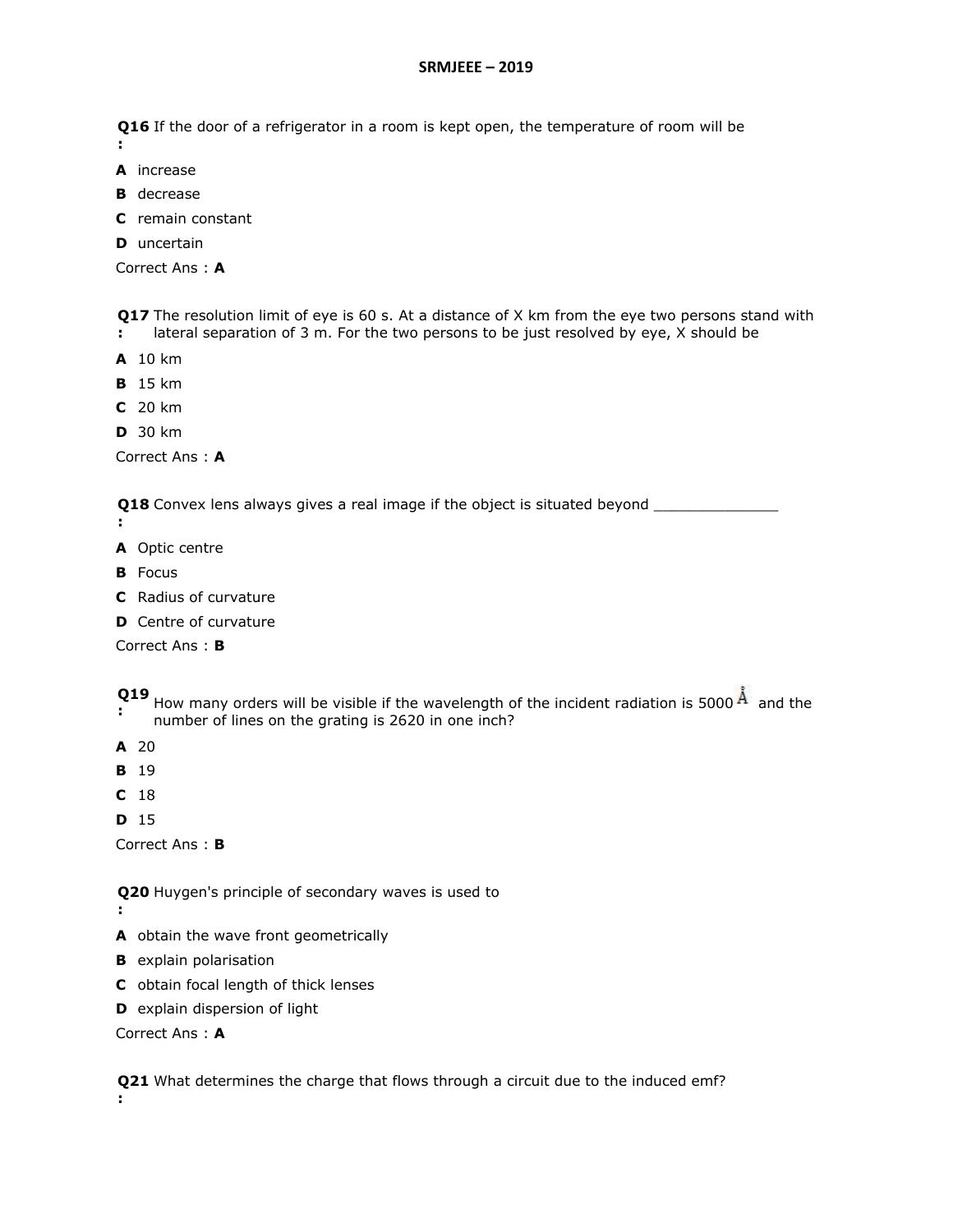- **A** The total change of magnetic flux
- **B** The rate of change in magnetic flux and resistance
- **C** The initial magnetic flux
- **D** The final magnetic flux

Correct Ans : **B**

**Q22**  A pair of coil has a mutual inductance of 2 H, if the current in the primary changes from 10 A to **:** zero in 0.1 S, the induced emf in the secondary will be

- **A** 100 V
- **B** 200 V
- **C** 300 V
- **D** 400 V

Correct Ans : **B**

**Q23**  The unit of relative permittivity is

- **:**
- **A**  $C^2N^{-1}m^{-2}$
- **B** Nm<sup>2</sup>C-2
- **C** unitless
- **D** NC-2m-2

Correct Ans : **C**

**Q24**  The frequency of the charged particle circular at right angles to a uniform magnetic field does **:** not depend upon the

**A** speed of the particle

- **B** mass of the particle
- **C** charge of the particle

**D** magnetic field

Correct Ans : **A**

**Q25** The ratio of the radii of the nuclei 13Al<sup>27</sup> and 52Te<sup>125</sup> is approximately

- **:**
- **A** 6:10
- **B** 13:52
- **C** 40:17
- **D** 14:73

Correct Ans : **A**

**Q26**  If ionising energy of H atom is 13.6eV, then the second ionising energy of He should be **:**

**A** 13.6eV

**B** 27.2eV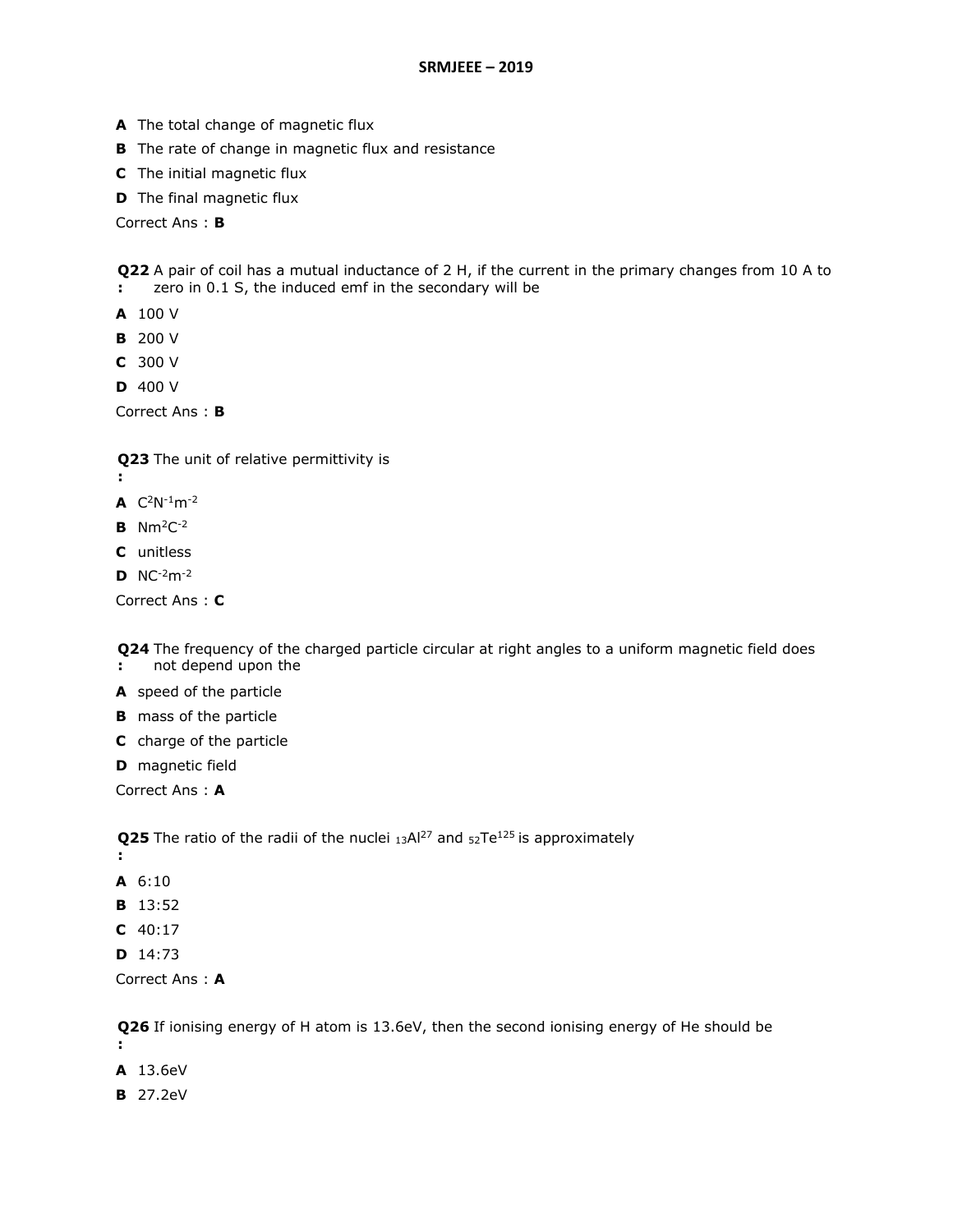- **C** 54.4eV
- **D** cannot be predicted.

Correct Ans : **C**

**Q27**  Radiation of two photons having energies twice and five times the work function of a metal are

**:** incident successively on the metal surface. Find out the ratio of maximum velocity of photo electrons emitted in the two cases.

**A**  $v_1/v_2=1/3$ 

- **B**  $v_1/v_2=1/4$
- **C**  $v_1/v_2=1$
- $D \quad v_1/v_2=1/2$

Correct Ans : **D**

**Q28**  An electron in Bohr's hydrogen atom has an energy of -3.4 eV. The angular momentum of the

- **:** electron is:
- A  $h / \pi$
- **B**  $h / 2\pi$
- **C** nh /  $2\pi$ (n is an integer)
- $D$  2h /  $T$

Correct Ans : **A**

**Q29**  Weak nuclear forces act on

- **:**
- **A** both hadrons and leptons
- **B** hadrons only
- **C** All particles
- **D** leptons only

Correct Ans : **C**

- **Q30 When boron**  $s^{B10}$ **:** When boron  $5^{\circ}$  is bombarded by neutron, alpha particles are emitted. The resulting nucleus has the mass number.
- **A** 11
- **B** 7
- **C** 6
- **D** 15

- **Q31** A piece of an ancient wooden boat shows an activity of C<sup>14</sup> of 3.9 disintegrations per minute per **:** gm of carbon. Estimate the age of the boat, if the half life of  $C^{14}$  is 5.568 years. Assume that
- the activity of fresh carbon -14 is 15.6 dpm.gm
- **A** 11.136 years
- **B** 8.121 years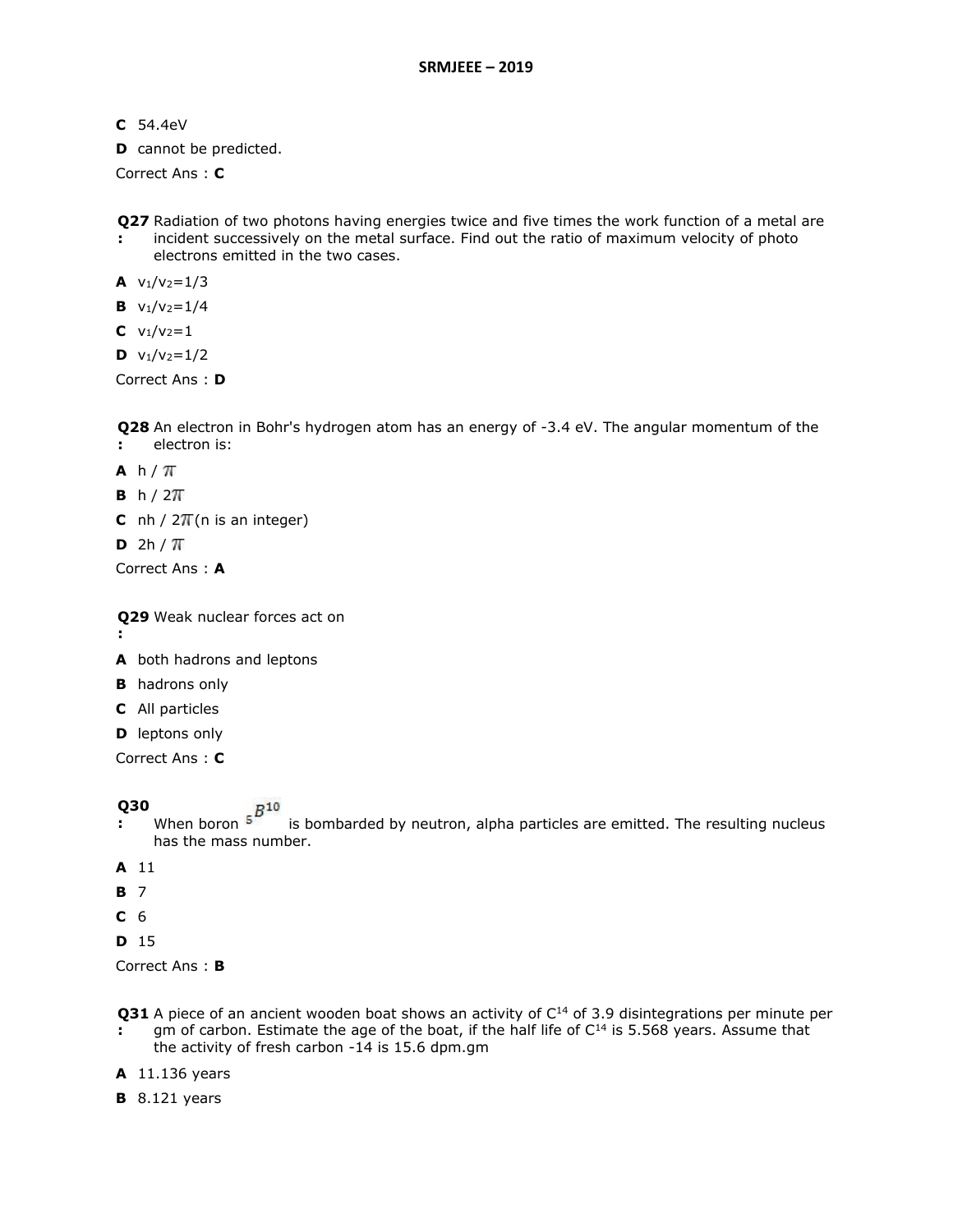**C** 6.312 years **D** 12.631 years Correct Ans : **A**

**Q32**  Which of the following transitions in hydrogen atoms emit photons of highest frequency? **:**

**A**  $n = 1$  to  $n = 2$ **B**  $n = 6$  to  $n = 2$ **C**  $n = 2$  to  $n = 6$ **D**  $n = 2$  to  $n = 1$ Correct Ans : **D**

**Q33**  The most widely used rectifier is

- **:**
- **A** Half-wave rectifier
- **B** Centre-tap full-wave rectifier
- **C** Bridge full-wave rectifier
- **D** Quarter-wave rectifier

Correct Ans : **C**

**Q34**  Connecting a lead from the negative to the positive of a battery will produce

- **:**
- **A** a high resistance circuit
- **B** a short circuit
- **C** a low current path
- **D** an open circuit

Correct Ans : **B**

**Q35**  What is the net charge if a certain semiconductor losses 4 valence electrons?

- **:**
- $A + 4$
- **B** -4
- $C + 8$
- **D** -8

Correct Ans : **A**

**Q36**  X-rays of wave-length 1.14 A in the first order reflection from a crystal, were reflected at an **:** angle of  $30^\circ$ .

The inter planar distance in the crystal is (Sin  $30^\circ$  is 0.5)

**A** 3.8A<sup>o</sup>

**B** 1.14A<sup>o</sup>

**C** 0.342A<sup>o</sup>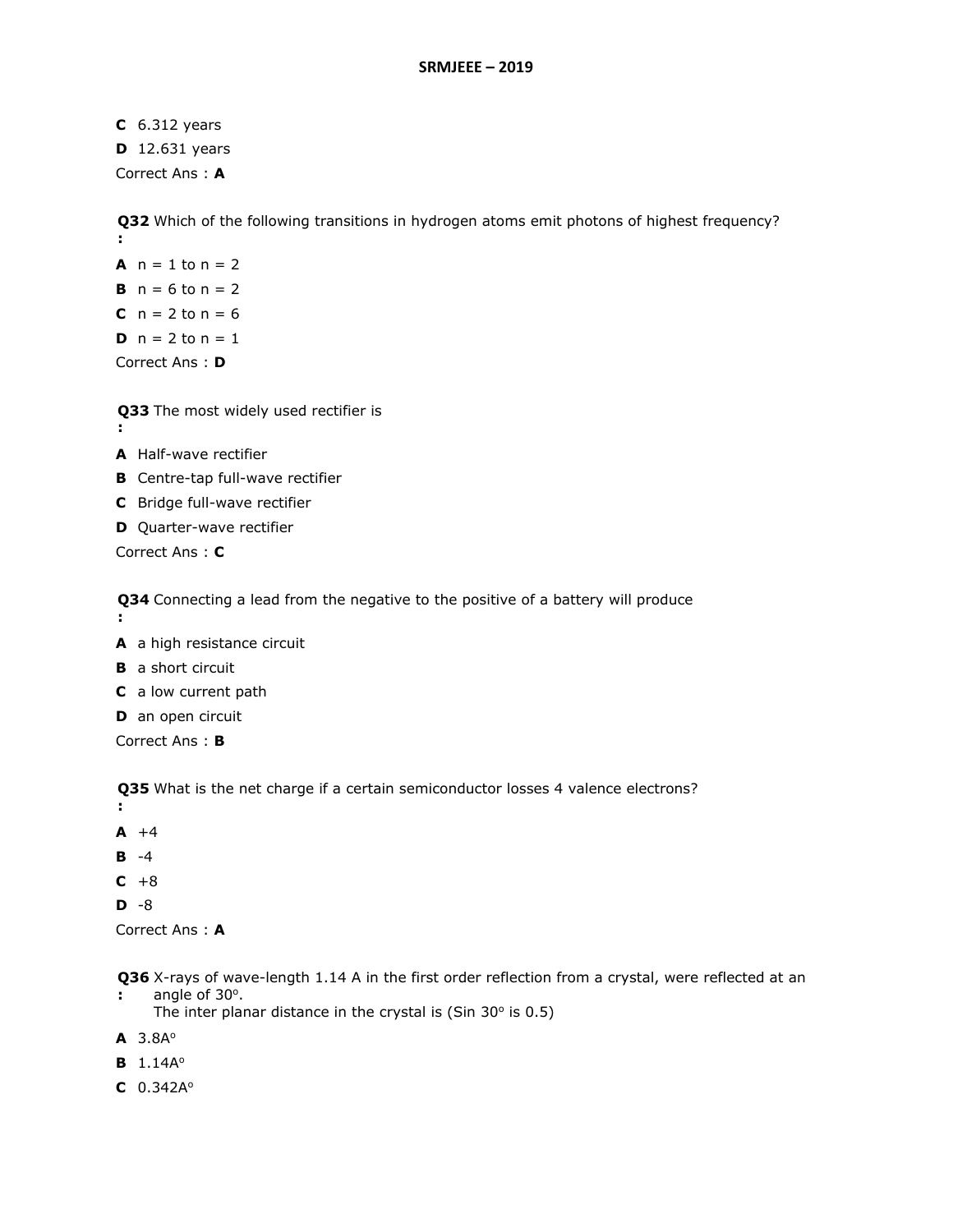**D** 2.28A<sup>o</sup>

Correct Ans : **B**

**Q37** In a flask of 'V' litres, 0.2 moles of O<sub>2</sub>, 0.4 moles of N<sub>2</sub>, 0.1 moles of NH<sub>3</sub> and 0.3 moles of He

- **:** gases are present at 27°C. If total pressure exerted by these non-reaching gases is 1 atm, the partial pressure exerted by N<sub>2</sub> gas is
- **A** 0.4 atm
- **B** 0.3 atm
- **C** 0.2 atm
- **D** 0.1 atm

Correct Ans : **A**

**Q38** The density of O<sub>2</sub> is 16 at NTP. At what temperature its density will be 14? consider that the

- **:** pressure remain the constant at
- **A** 50<sup>o</sup>C
- **B** 39<sup>o</sup>C
- **C** 57<sup>o</sup>C
- **D** 43<sup>o</sup>C

Correct Ans : **B**

**Q39**  The correct sequence which shows decreasing order of the ionic radii of the elements is **:**

**A**  $Al^3+$  >  $Mq^{2+}$  >  $Na^+$  >  $F^{\dagger}$  >  $O^{2-}$ **B**  $\text{Na}^+$  >  $\text{Mg}^{2+}$  >  $\text{Al}^{3+}$  >  $\text{O}^{2-}$  > F<sup>-</sup> **C**  $Na^+ > F^- > Mg^{2+} > O^2 > Al^{3+}$ **D**  $Q^2$ - > F > Na<sup>+</sup> > Mg<sup>2+</sup> > Al<sup>3+</sup> Correct Ans : **D**

**Q40**  IUPAC name of element having atomic number 108 is

**:**

**:**

- **A** Unniloctium
- **B** Ununoctium
- **C** Nilniloctinium
- **D** Ununoctinium
- Correct Ans : **A**

**Q41** The hybridization of NH<sub>3</sub> and NO<sub>2</sub>-

- $A$  sp<sup>3</sup> and dsp<sup>2</sup>
- **B** sp and sp<sup>3</sup>
- $C$  sp<sup>3</sup> and sp<sup>2</sup>
- **D** spd<sup>2</sup> and sp<sup>2</sup>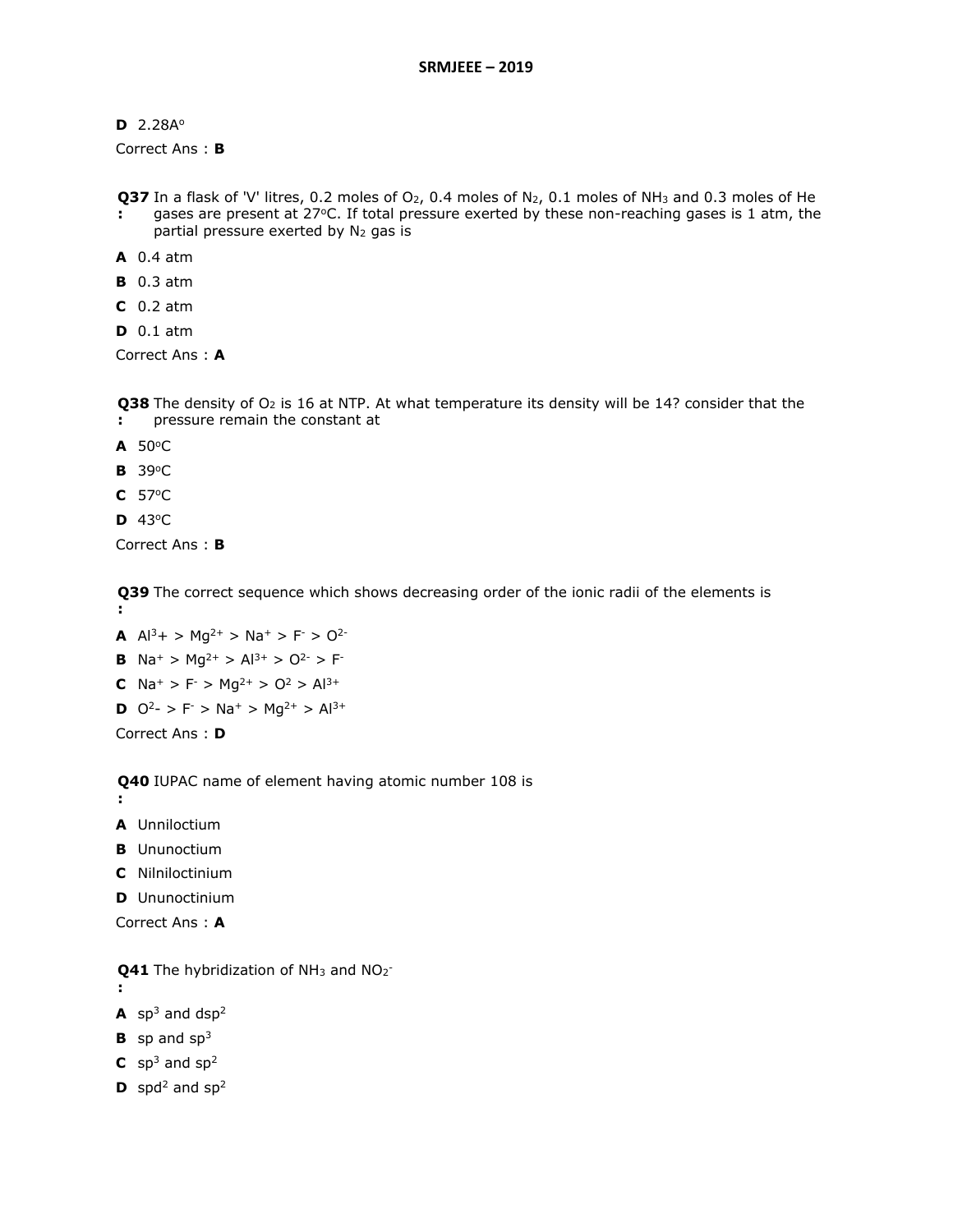Correct Ans : **C**

**:**

**Q42**  The nature of positive rays depends on

**A** The nature of discharge tube

- **B** The nature of electrode
- **C** The nature of the gas in the discharge tube

**D** Pressure of the gas in the discharge tube

Correct Ans : **C**

**Q43**  One mole of oxygen gas at STP is equal to **:**

**A** 16 g of oxygen

- **B** 6.022  $\times$  10<sup>23</sup> atoms of oxygen
- **C** 36 g of oxygen
- **D** 12 g of oxygen

Correct Ans : **B**

**Q44**  Mean distance between atoms in the range of

- **:**
- **A** 25 nm
- **B** 2.5 nm
- **C** 0.25 nm
- **D** 0.025 nm

Correct Ans : **C**

**Q45**  What is the mass of 0.5 mole of ozone molecule?

**:**

- **A** 14 g
- **B** 24 g
- **C** 12 g
- **D** 18 g

Correct Ans : **B**

**Q46**  The hybridization of sulphur in sulphur dioxide is:

**:**

- **A** sp
- $B$  sp<sup>3</sup>
- $C$  sp<sup>2</sup>
- $D$  dsp<sup>2</sup>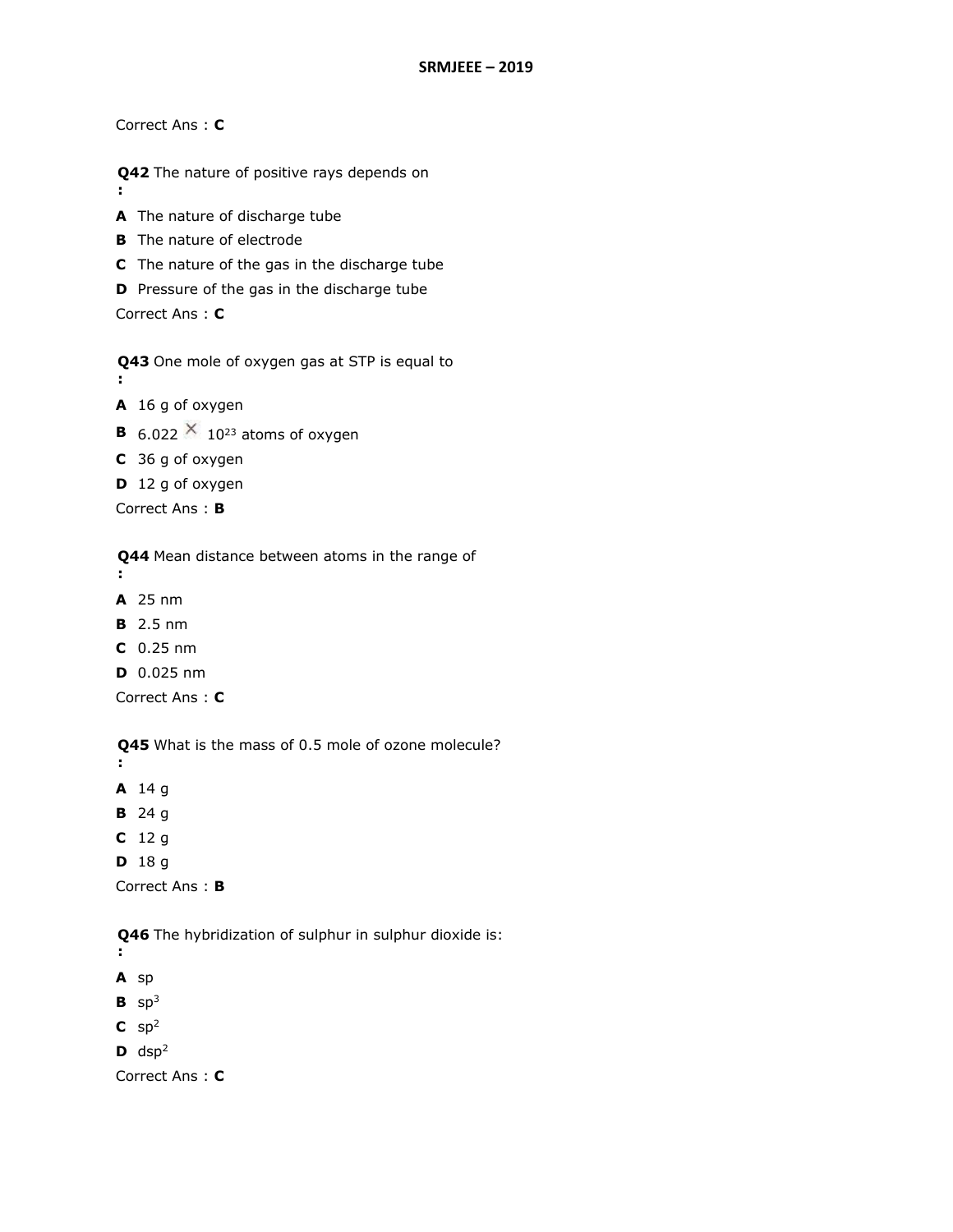**Q47**  Hydrogen bonding is maximum in **:**

**A** Ethanol

**B** Diethyl ether

**C** Ethyl Chloride

**D** Triethyl amine

Correct Ans : **A**

**Q48**  The 3s orbital has

**:**

**A** no node

**B** 1 node

**C** 2 nodes

**D** 3 nodes

Correct Ans : **C**

**Q49**  Which parameter always increases during spontaneous change? **:**

 $A \Delta$ <sup>G</sup>

**B**  $\Delta$ <sub>S total</sub>

c  $\Delta$ <sub>H</sub>

```
D \Delta<sub>n(g)</sub>
```
Correct Ans : **B**

**Q50**  If an endothermic reaction is non-spontaneous at freezing point of water and becomes feasible **:** at its boiling point, then

- **A**  $\Delta H$  is -ve,  $\Delta S$  is +ve
- **B**  $\Delta$ H and  $\Delta$ S both are +ve
- **C**  $\Delta$ H and  $\Delta$ S both are -ve
- **D**  $\Delta$ H is + ve,  $\Delta$ S is -ve

Correct Ans : **B**

**:**

**Q51**  At constant T and P, which one of the following statements is correct for the

$$
CO(g) + \frac{1}{2}O_2(g) \rightarrow CO_2(g)?
$$

reaction

- $\mathbf{A} \quad \mathbf{\Delta}_{H} = \mathbf{\Delta}_{E}$
- **B**  $\Delta$ <sub>H <</sub>  $\Delta$ <sub>E</sub>
- **c**  $\Delta$ <sub>H ></sub>  $\Delta$ <sub>E</sub>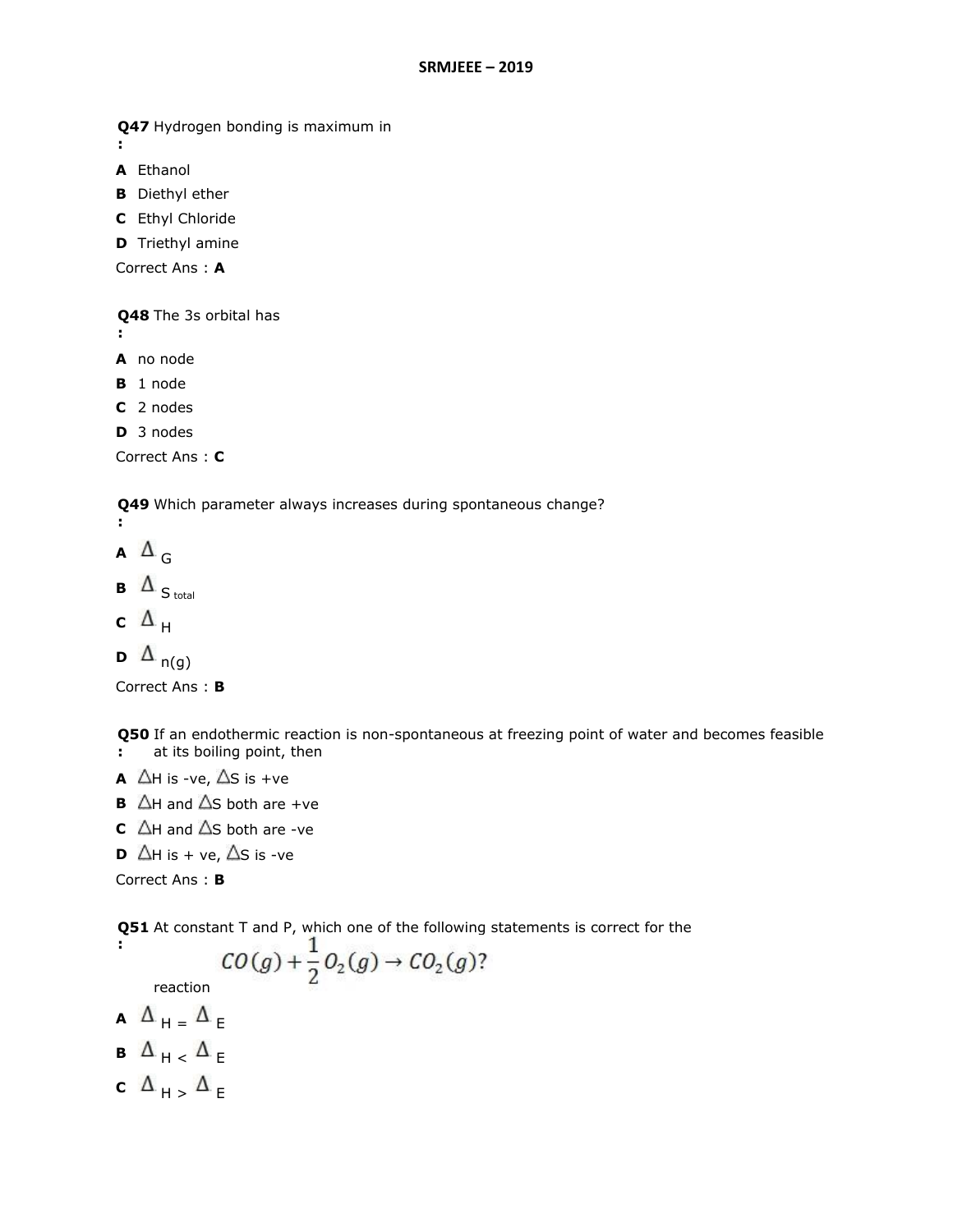**D**  $\Delta$ <sub>H</sub> is independent of the physical state of the reactants

Correct Ans : **B**

**Q52**  The binary mixtures having the same composition in liquid and vapour phase and boil at a **:** constant temperature are called

**A** Solid solutions

- **B** Azeotropes
- **C** Ideal solution
- **D** Zwitter ions

Correct Ans : **B**

**Q53** Molarity of 4.9g of H<sub>2</sub>SO<sub>4</sub> in 250 cm<sup>3</sup> solution is

- **:**
- **A** 0.1 M
- **B** 0.2 M
- **C** 0.05 M
- **D** 0.5 M

Correct Ans : **B**

**Q54**  The degree of dissociation of 0.1 M HCN solution is 0.01%. Its ionization constant would be

- **:**
- $A$  10<sup>-9</sup>
- **B** 10-3
- **C** 10-7
- **D** 10-11

Correct Ans : **A**

**Q55**  The pH of 0.1 M solution of the following salts increases in the order **:**

- **A** NaCl<  $NH_4$  Cl < NaCN <  $HCl$ **B**  $HCl < NH<sub>4</sub> Cl < NaCl < NaCN$ **C** NaCN<  $NH_4Cl$  < NaCl < HCl
- $D$  HCl < NaCl < NaCN < NH<sub>4</sub>Cl

Correct Ans : **B**

**Q56** On the electrolysis of aqueous solution of Na<sub>2</sub>SO<sub>4</sub>, on cathode we get

- **:**
- **A** Na
- **B** H<sup>2</sup>
- **C** SO<sub>2</sub>
- **D** SO<sup>3</sup>

```
Correct Ans : B
```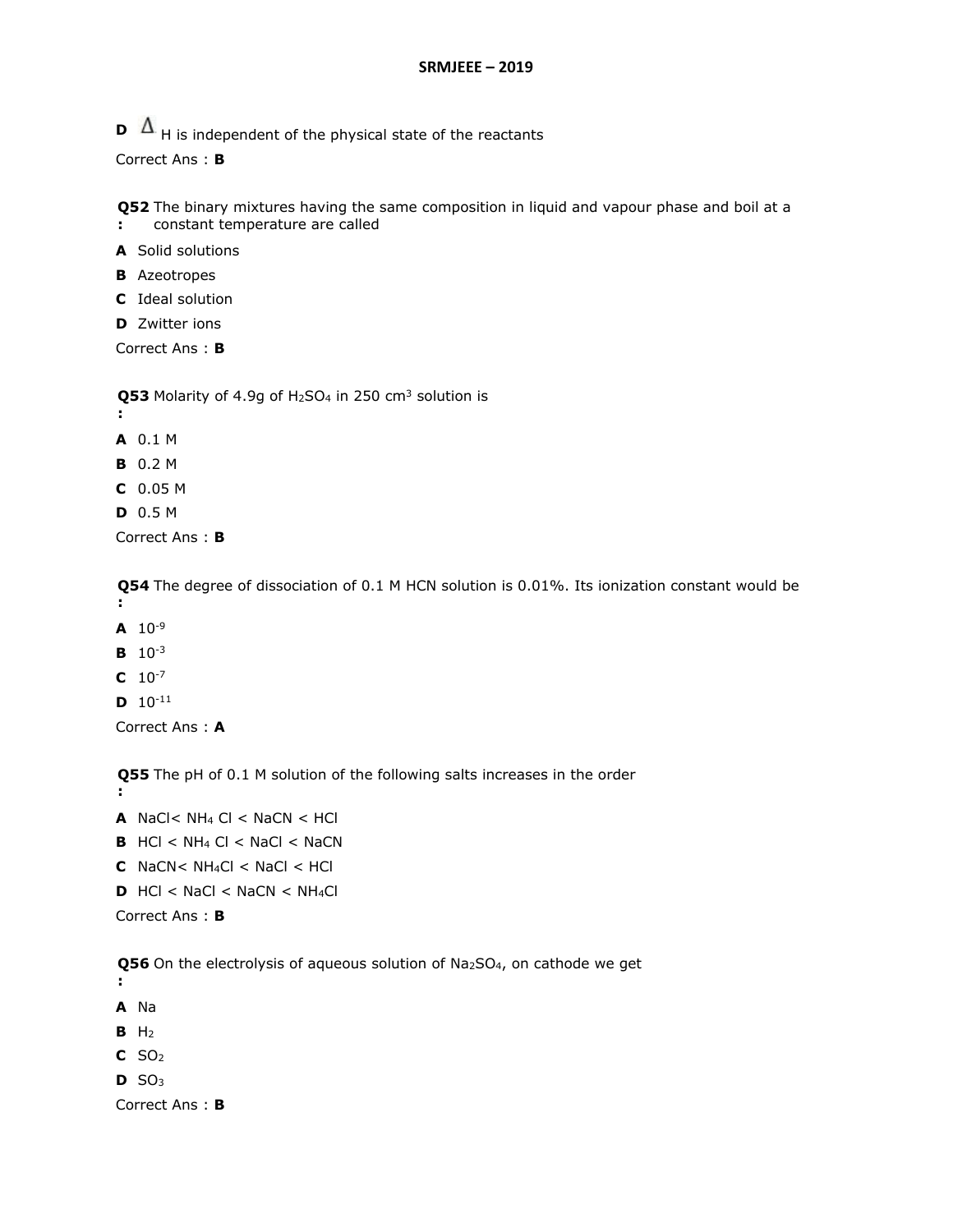**Q57** Wooden artifacts and freshly cut tree having 7.6 and 15.2 counts min<sup>-1</sup>  $g^{-1}$ 

- **:** of carbon ( $t1/2$  = 5700 years) respectively. Calculate the age of artifact.
- **A** 5700 years
- **B** 6000 years
- **C** 6500 years
- **D** 5900 years

Correct Ans : **A**

**Q58**  In the phenomenon, in which a substance formed in the course of a reaction itself act as a **:** catalyst is called

- **A** catalytic poison
- **B** autocatalysis
- **C** negative catalysis
- **D** induced catalysis

Correct Ans : **B**

**Q59**  The green flame of organic compound in Beilstein's test indicates presence of

- **:**
- **A** Nitrogen
- **B** Sulphur
- **C** Oxygen
- **D** Halogens

Correct Ans : **D**

**Q60**  0.207 gram of organic compound gave 0.282 gram of silver bromide when heated with excess

- **:** of nitric acid and silver nitrate. The percentage of bromine in the organic compound is
- **A** 71.57%
- **B** 52.28%
- **C** 57.97%
- **D** 35.45%

Correct Ans : **C**

**Q61**  Carbocation intermediate is involved in reactions,

- **:**
- **A** SN<sup>2</sup> reactions
- **B** SN<sub>1</sub> reactions
- **C** E<sup>2</sup> Eliminiation
- **D** Electrocyclic reaction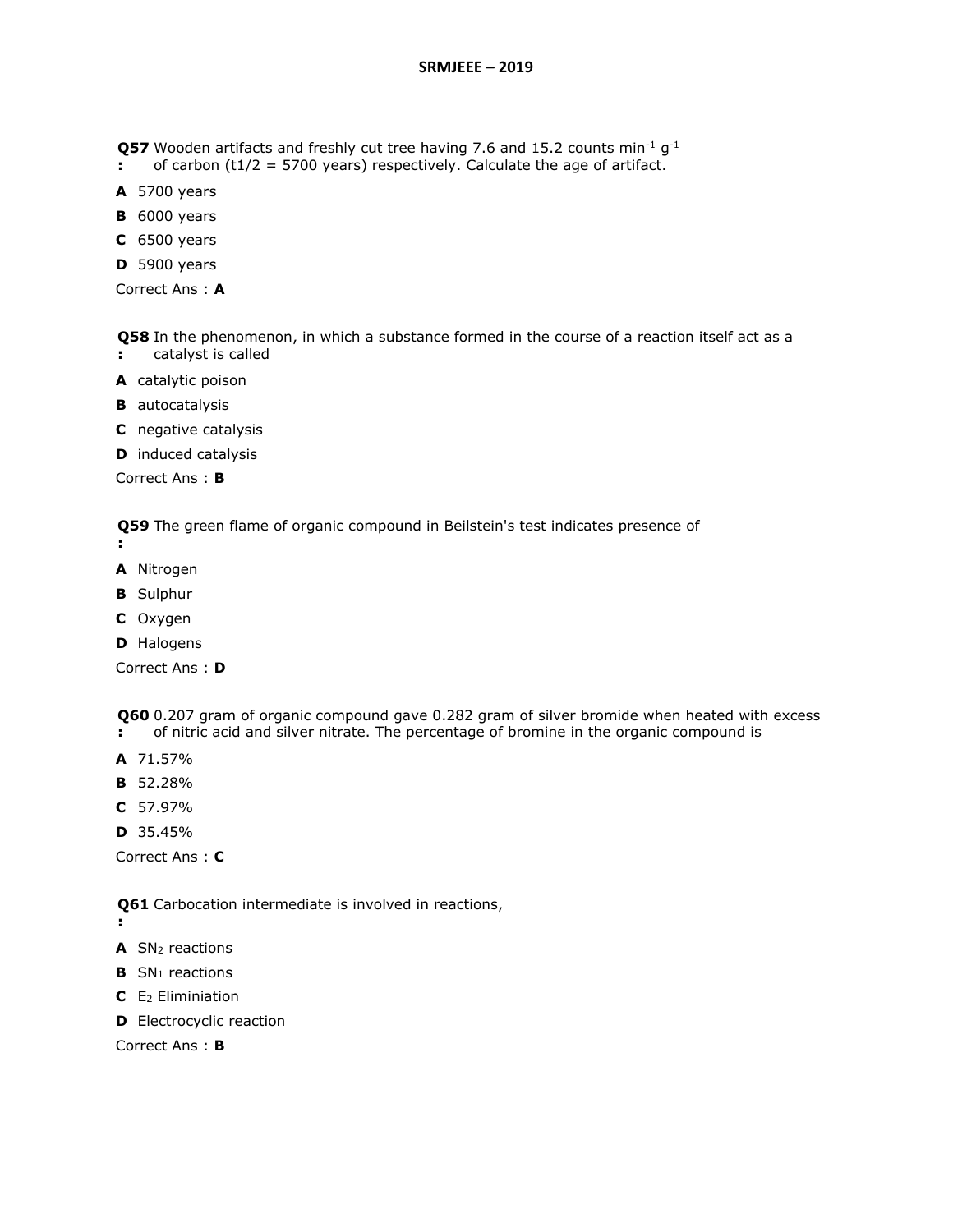**Q62**  The mechanism involved in the preparation of glycol from 1,2-dihaloethane using aqueous **:** Na2CO<sup>3</sup> is

- **A** SN<sup>1</sup> attack by OH-
- **B** SN<sup>2</sup> attack by Br-
- **C** SN<sup>2</sup> attack by OH-
- **D** SN<sup>1</sup> attack by Br-

Correct Ans : **C**

#### **Q63 :**

$$
C_6H_5 - C \equiv C - CH_3 \frac{HgSO_4 / H_2SO_4}{85^{\circ}C}
$$

The product formed in the reaction

$$
A \quad C_6H_5 - CH_2 \quad CO \quad CH_3
$$
\n
$$
B \quad C_6H_5 \quad CO \quad CH_2 \quad CH_3
$$

$$
C \, {}^{C_6H_5} \, CO \, CO \, CH_3
$$

$$
C_6H_5 - CH - CH_2 - OH
$$
  
 
$$
CH_3
$$

Correct Ans : **B**

- **Q64**  Presence of nitro group in a benzene ring **:**
- **A** deactivates the ring towards electrophilic substitution
- **B** activates the ring towards electrophilic substitution
- **C** renders the ring basic
- **D** deactivates the ring towards nucleophilic substitution.

Correct Ans : **A**

**Q65**  Hydrolysis of diazonium salt produces **:**

- **A** benzene
- **B** phenol
- **C** aniline
- **D** azobenzene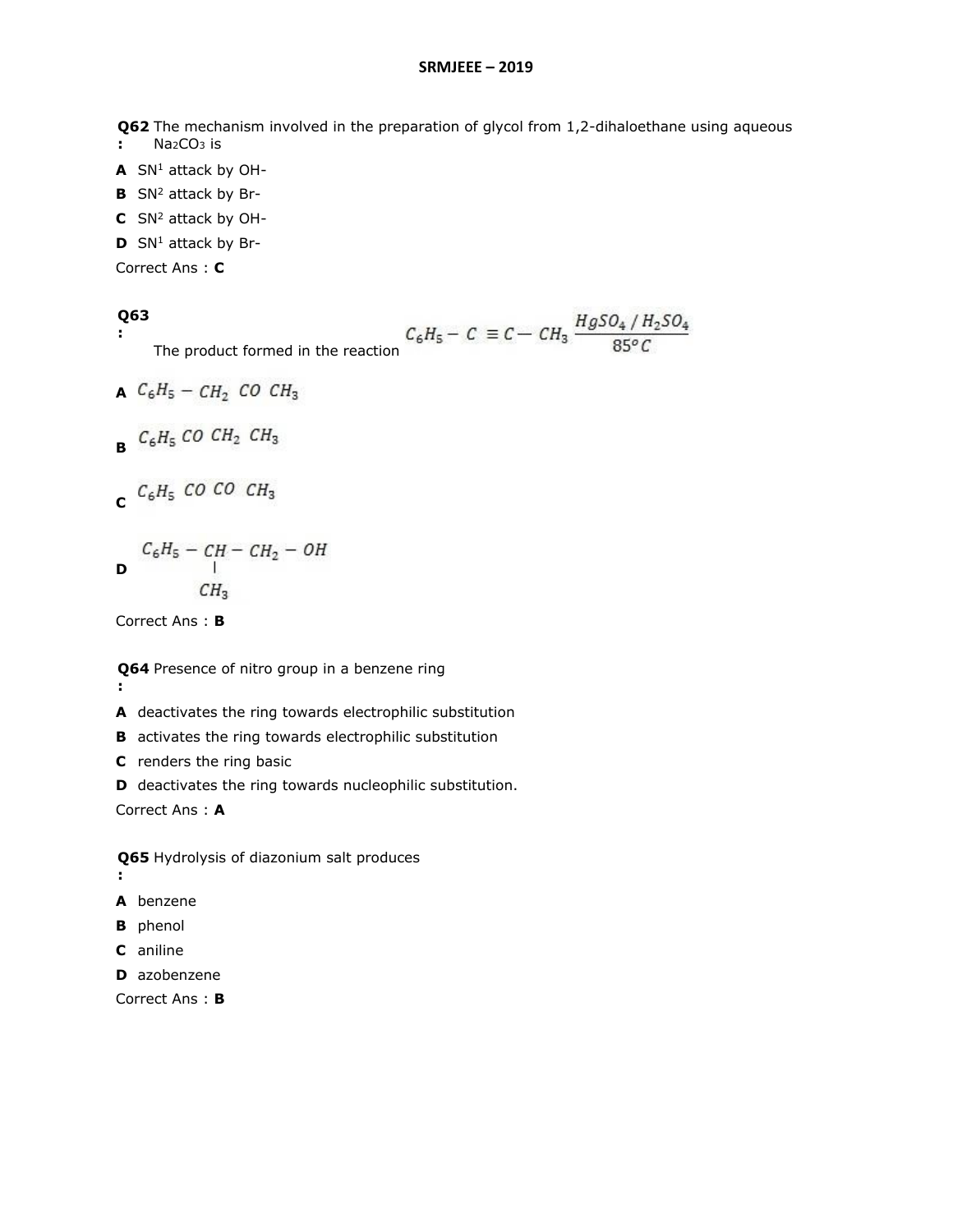**Q66 :**

 $H_3C$ <br>In the Williamsons synthesis for preparation of  $H_3C$  the compounds used

are

$$
A H_3C
$$
  
\n
$$
H_3C
$$
  
\n
$$
H_4C
$$
  
\n
$$
H_5C
$$

**B**  $CH_3$  -  $CH_2$  I +  $C_2H_5ONa$ 

$$
C\ \ CH_3-I\ +\ H_3C\ \overbrace{H_3C}^{H_3C} -C\ -\ ONa
$$

$$
\mathbf{D} \quad H_3C \quad H_3C \quad \text{CH} - I + CH_3 \quad CH_2 \quad ONa
$$

Correct Ans : **C**

**Q67**  Which product is formed, when acetonitrile is hydrolysed partially with cold concentrated HCl **:**

- **A** Methyl cyanide
- **B** Acetic anhydrides
- **C** Acetic acid
- **D** Acetamide

Correct Ans : **D**

**Q68**  Which among the following cannot react with nitrous acid?

**:**

- **A** CH<sup>3</sup> CONH<sup>2</sup>
- **B** (CH3)<sup>3</sup> C-NO<sup>2</sup>
- **C** (CH<sup>3</sup> CH2)<sup>2</sup> NH
- **D** CH<sup>3</sup> CH<sup>2</sup> NH<sup>2</sup>

Correct Ans : **B**

**Q69**  Which of the following statements about addition polymers is correct?

**:**

- **A** They are soluble in water.
- **B** They have the same general formula.
- **C** They are formed from monomers with unsaturated C-C bonds.
- **D** They are strong and rigid.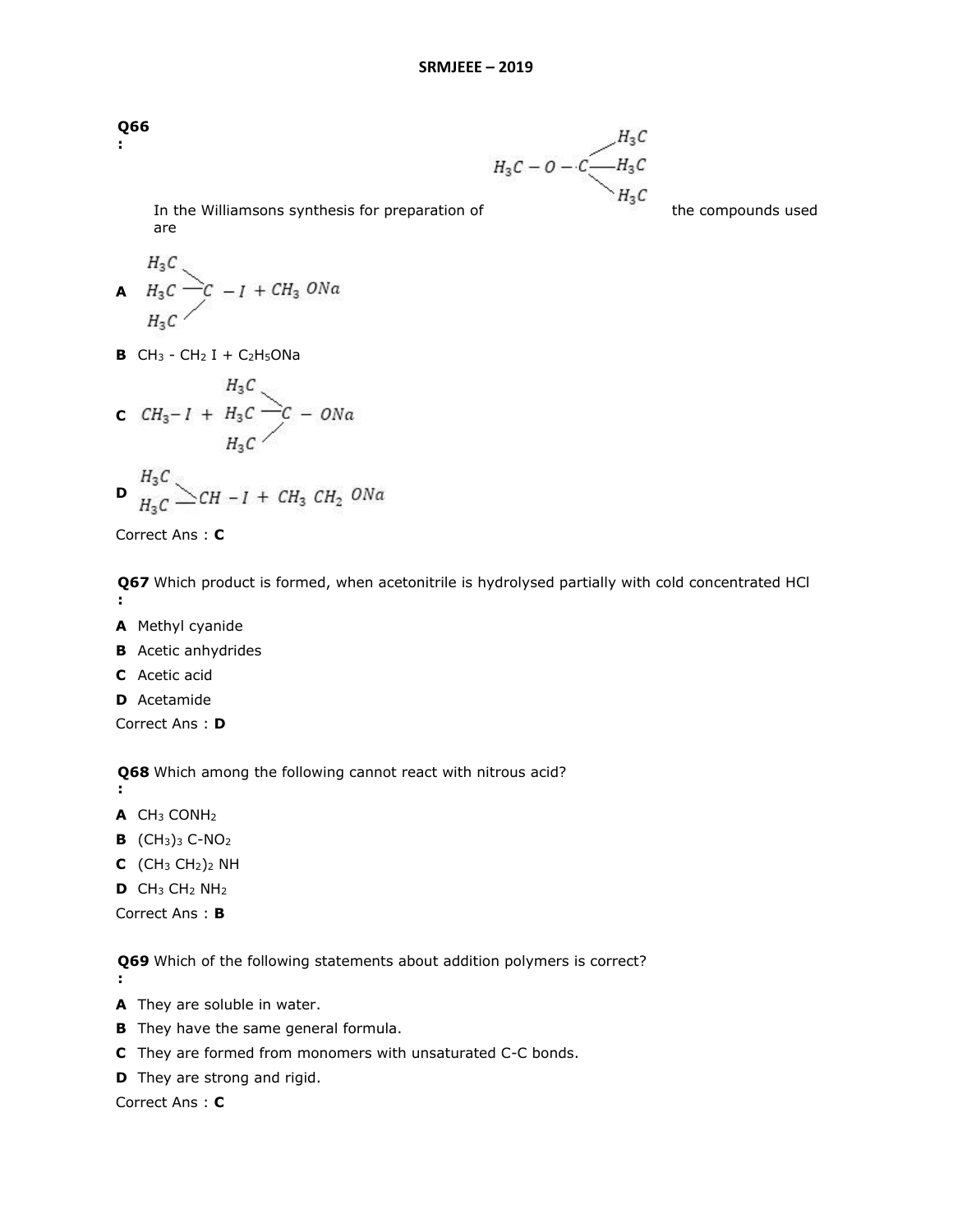## **Q70**  Each unit of DNA has

- **A** number of purine nucleotides = number of pyrimidine nucleotides
- **B** purine nucleotides > pyrimidine nucleotides
- **C** pyrimidine nucleotides > purine nucleotides

₩

**D** varies with person to person

Correct Ans : **A**

$$
\begin{array}{c}\n 271 \\
 \vdots\n \end{array}
$$

**:**

$$
\sin^2 \frac{\overline{\Lambda}}{8} + \sin^2 \frac{3\overline{\Lambda}}{8} + \sin^2 \frac{5\overline{\Lambda}}{8} + \sin^2 \frac{7\overline{\Lambda}}{8}
$$

- 22

**A** 1

**B** 2

**C** 1 1/8

**D** 2 1/8

Correct Ans : **B**

# **Q72**

**:** If two sides of a triangle are the roots of the equation **and the included angle** is 60<sup>0</sup>, then the third side is

تستخل

- A  $\sqrt{3}$
- **B**  $\sqrt{3}/2$
- c  $\frac{1}{\sqrt{3}}$
- $\sqrt{3}$

Correct Ans : **B**

#### **Q73 :**

The inverse of the function  $f(x) = \frac{e^x - e^{-x}}{e^x + e^{-x}} + 2$  is given by - 200

A 
$$
\log_e \left(\frac{x-2}{x+2}\right)^{1/2}
$$
  
B  $\log_e \left(\frac{x-1}{x+1}\right)^{1/2}$   
C  $\log_e \left(\frac{1-x}{x-3}\right)^{1/2}$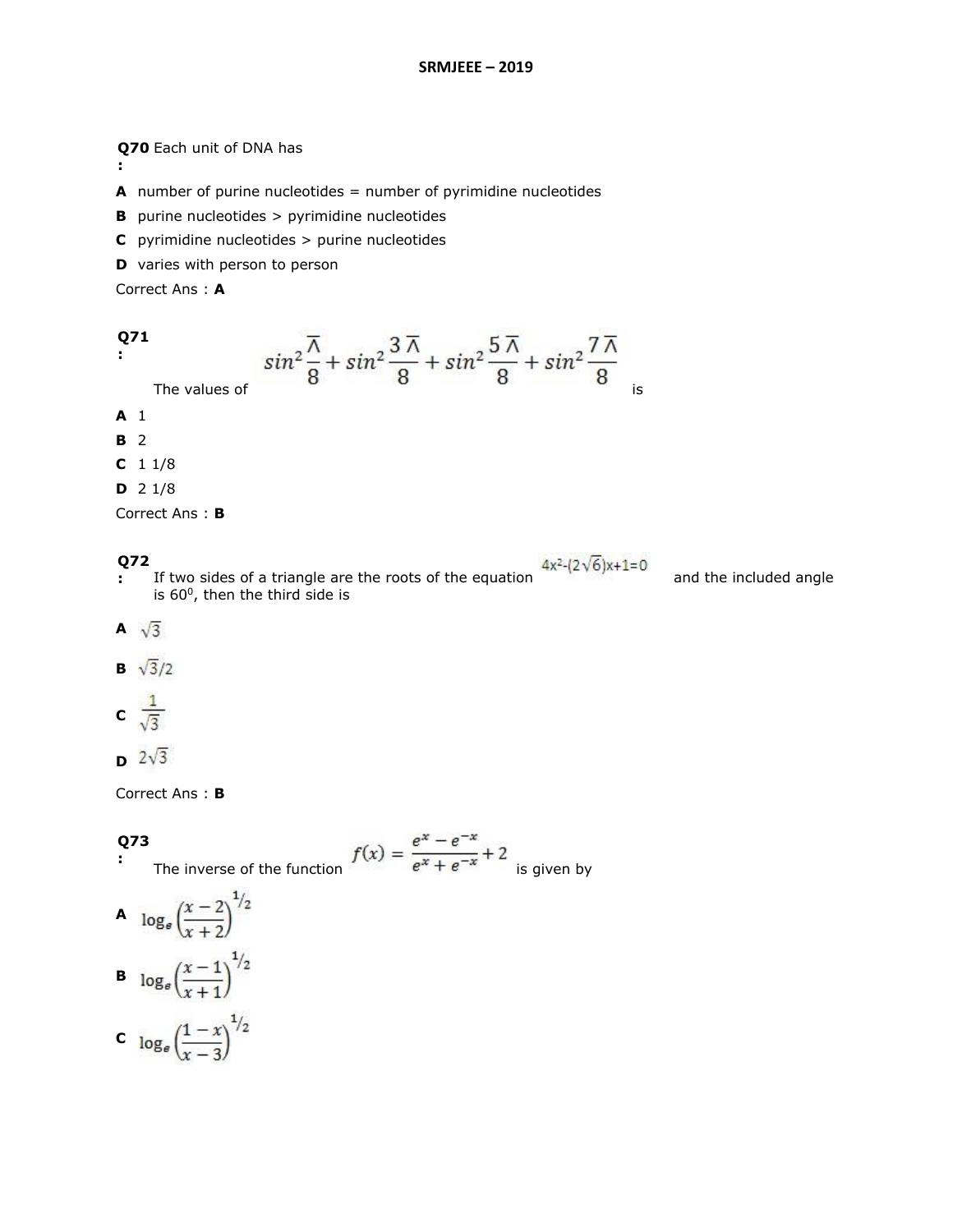$$
\mathbf{D} \quad \log_e \left( \frac{x-1}{x+1} \right)^{1/3}
$$

Correct Ans : **C**

**Q74**  
\nIf 
$$
f(x) = \begin{cases} 1 + x & 0 \le x \le 2 \\ 3 - x & 2 < x \le 3 \end{cases}
$$
 then  $f[f(x)]$  is  
\n**A**  $f[f(x)] = \begin{cases} 2 + x & 0 \le x \le 1 \\ 2 - x & 1 < x \le 2 \\ 4 - x & 2 < x \le 3 \end{cases}$   
\n**B**  $f[f(x)] = \begin{cases} 2 + x & -1 \le x \le 1 \\ 2 - x & 1 < x \le 2 \\ 4 - x & 2 < x \le 3 \end{cases}$   
\n**C**  $f[f(x)] = \begin{cases} 2 + x & 0 \le x \le 1 \\ 2 - x & 1 \le x \le 2 \\ 4 - x & 1 \le x \le 2 \\ x & 0 \le x \le 1 \end{cases}$   
\n**D**  $f[f(x)] = \begin{cases} 2 + x - 1 \le x \le 1 \\ 2 - x & 1 < x \le 2 \\ 4 - x & 2 \le x < 3 \end{cases}$ 

Correct Ans : **A**

**Q75** The points representing the complex numbers Z for which  $|Z + 4|^2 - |Z - 4|^2 = 8$  lie on **:**

- **A** A straight line paralle to x axis
- **B** A straight line parallel to y axis
- **C** A circle with centre as origin
- **D** A circle with centre other than the origin

**Q76**  
\n
$$
i = \sqrt{-1}, \text{ then } 4 + 5\left(\frac{-1}{2} + \frac{i\sqrt{3}}{2}\right)^{334} + 3\left(\frac{-1}{2} + \frac{i\sqrt{3}}{2}\right)^{265}
$$
  
\n**A**  $1 - i\sqrt{3}$   
\n**B**  $-1 + i\sqrt{3}$   
\n**C**  $i\sqrt{3}$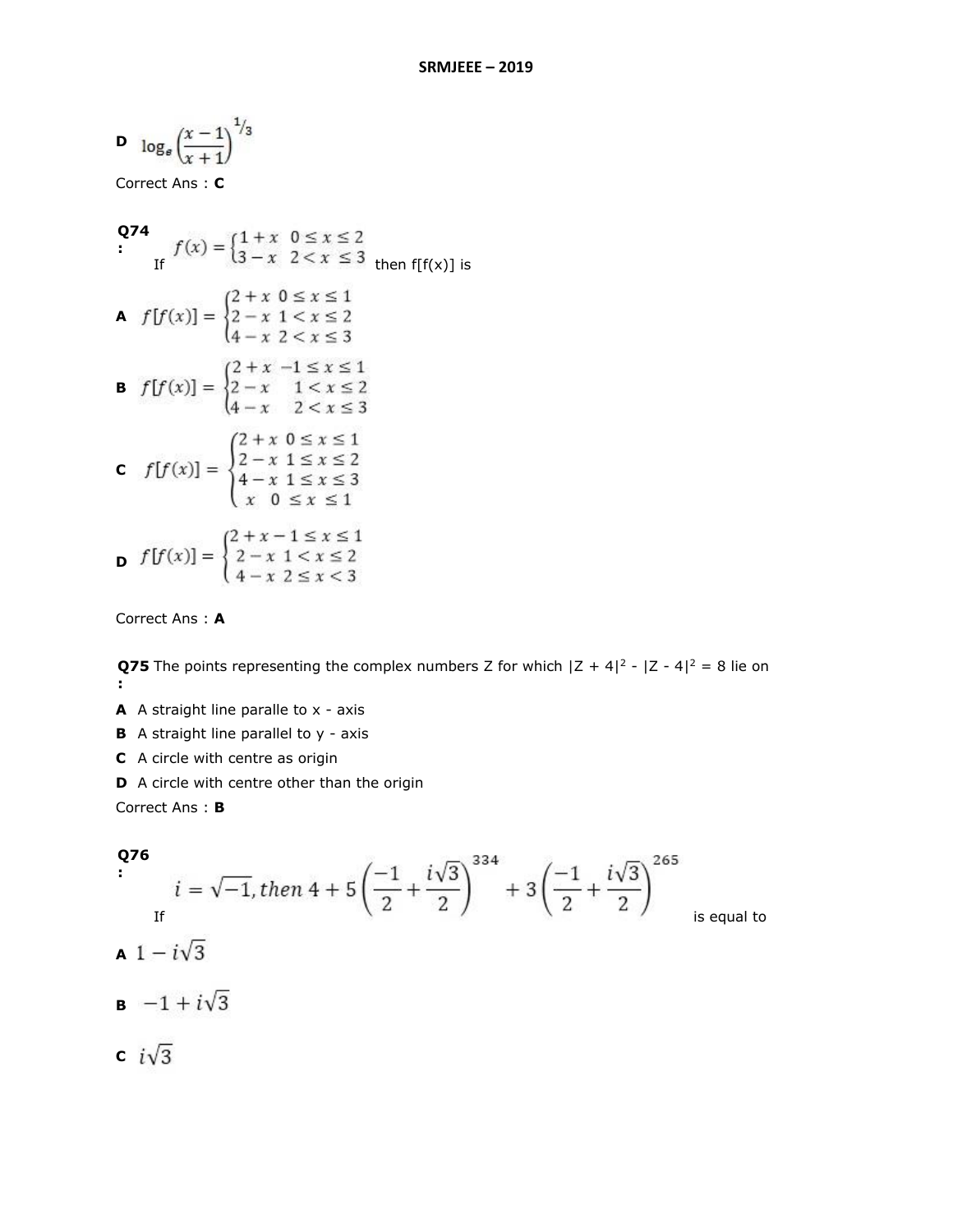# $\mathbf{D} - i\sqrt{3}$

Correct Ans : **C**

**Q77** Number of integral values of x satisfying  $x^2 - 4x - 21 > 0$  and  $x^2 - 9x + 8 < 0$  is **: A** one **B** two

- **C** many
- **D** nil

Correct Ans : **D**

**Q78** If *A* is a non-singular matrix such that  $AA^T = A^TA$  and  $B = A^{-1}A^T$ , then matrix *B* is **:**

- **A** scalar
- **B** orthogonal
- **C** idempotent
- **D** diagonal

Correct Ans : **B**

**Q79 :** If then  $A + 4B$  is A  $\begin{pmatrix} -7 & 2 \\ 1 & 12 \end{pmatrix}$ **B**  $\begin{pmatrix} 11 & 10 \\ 7 & 12 \end{pmatrix}$ **c**  $\begin{pmatrix} -11 & -10 \\ 7 & 12 \end{pmatrix}$ **D**  $\begin{pmatrix} -7 & 2 \\ 7 & 12 \end{pmatrix}$ 

Correct Ans : **D**

**Q80**  If I is the unit matrix of order n, where in  $\frac{1}{2}$  is a constant, then adj(KI) =  $A$  K<sup>n</sup> (adj I) **B** K (adj I) **C**  $K^2$  (adj I) **D**  $K^{n-1}$  (adj I) Correct Ans : **D**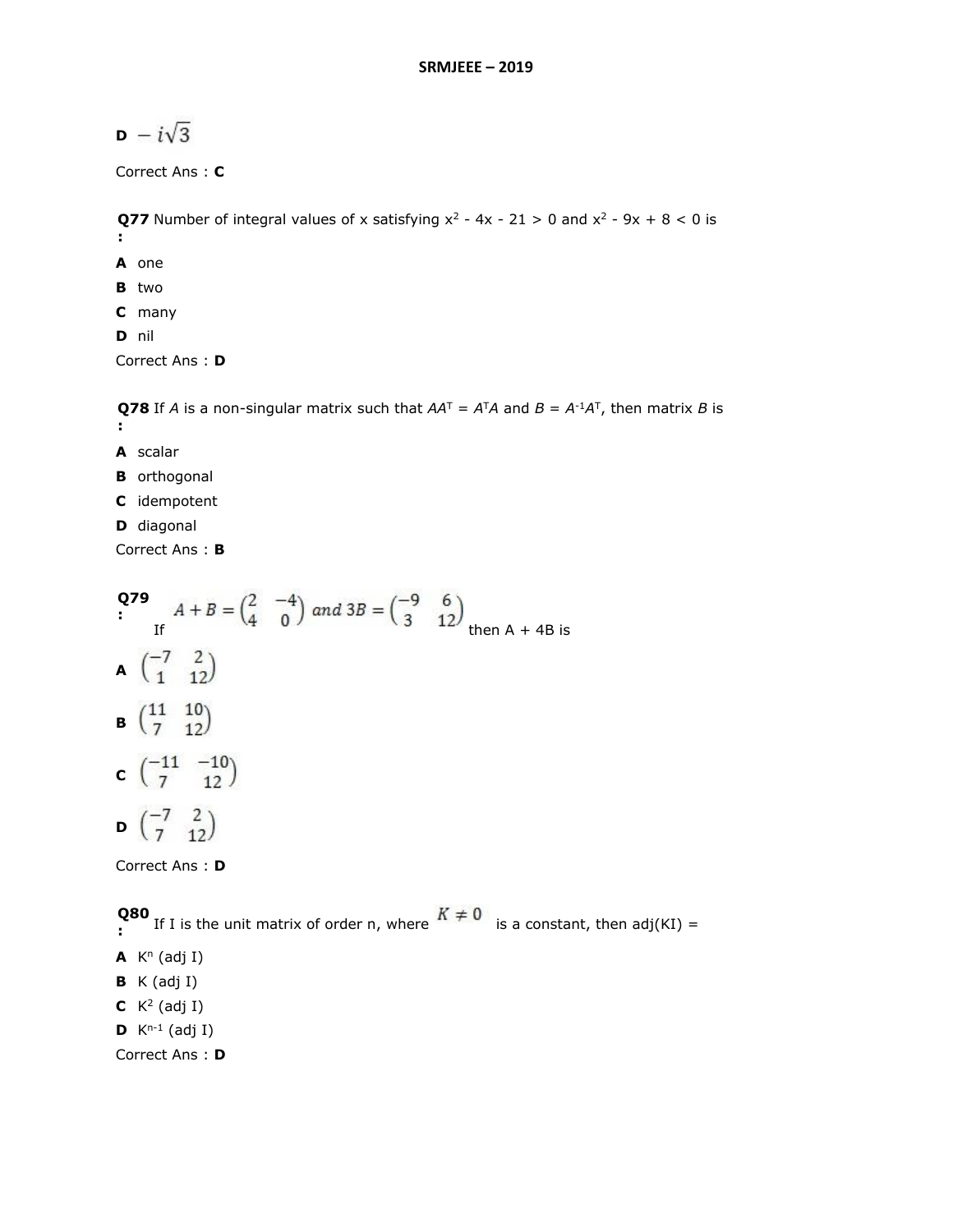Q81  
\n
$$
\frac{1}{2} \begin{vmatrix} x & b & b \\ a & x & b \\ a & a & x \end{vmatrix} and \Delta_2 = \begin{vmatrix} x & b \\ a & x \end{vmatrix}, then \frac{d}{dx}(\Delta_1)
$$
\n
$$
A \ 3(\Delta_2)^2
$$
\nB\n
$$
3(\Delta_2)^{1/2}
$$
\nC\n
$$
3\Delta_2
$$
\nD\n
$$
3\Delta_2^2
$$
\nCorrect Ans: C  
\nQ82  
\n
$$
\frac{1}{2.5} + \frac{1}{5.8} + \frac{1}{8.11} + ... + \frac{1}{(3n-1)(3n+2)}
$$
\nis equal to\n
$$
\frac{n}{3n+2}
$$
\nB\n
$$
\frac{n}{5n+4}
$$
\nC\n
$$
\frac{n}{6n+2}
$$
\nD\n
$$
\frac{n}{2}
$$

 $6n + 4$ Correct Ans : **D**

**Q83** How many positive integers n can be formed using the digits 3,4,4,5,5,6,7, if n has to exceed **:** 50,00,000?

- **A** 360
- **B** 180
- **C** 320
- **D** 720

Correct Ans : **D**

#### **Q84 :**

$$
f(x) = \begin{cases} k - 2x, x \le -1 \\ 2x + 3, x > -1 \end{cases}
$$

Let  $f: R \longrightarrow R$  be defined by<br>1, then a possible value of k is

 $\frac{1}{\sqrt{2}}$ . If f(x) has a local minimum at x=-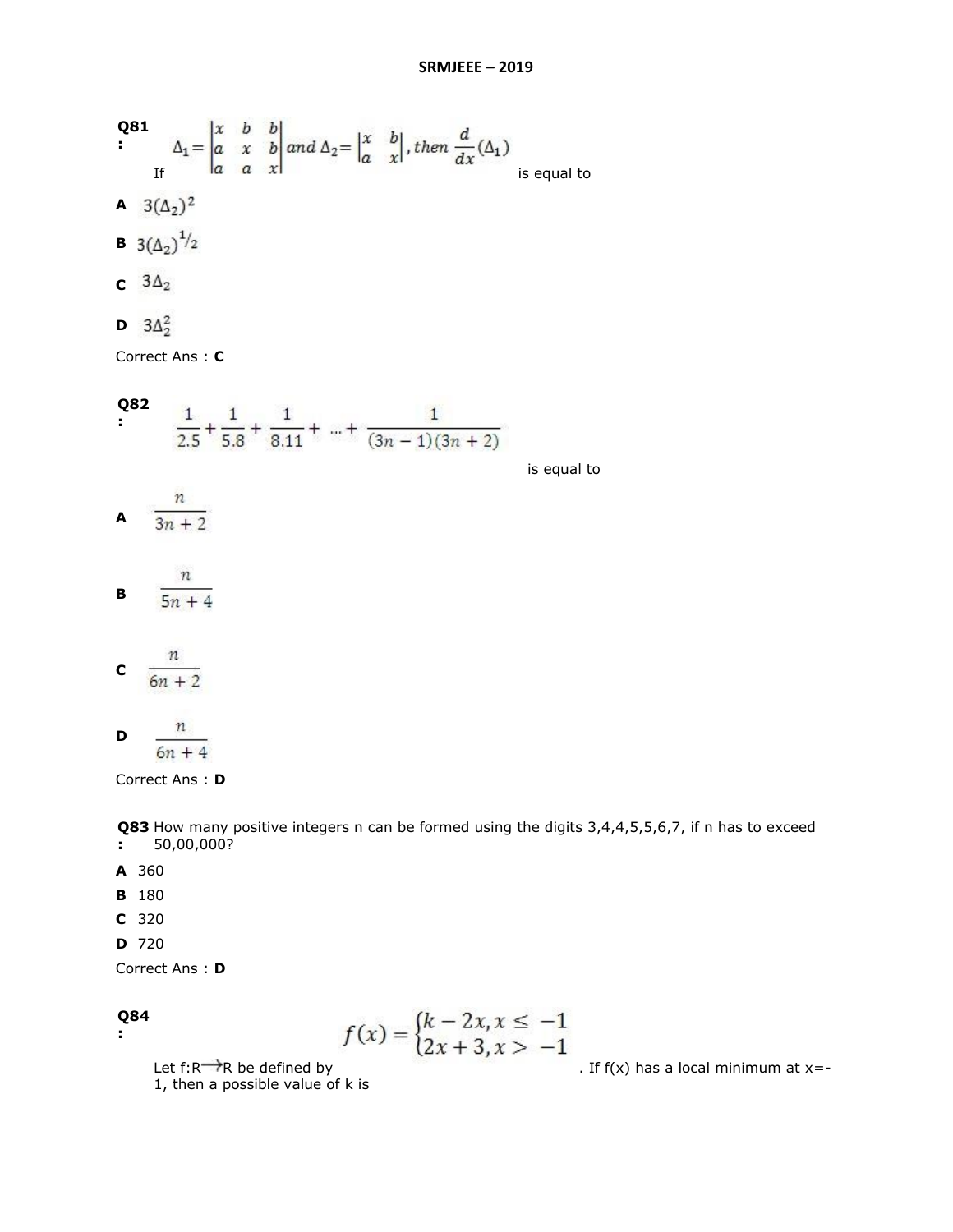**A** 0 **B** -1/2 **C** -1 **D** 1

Correct Ans : **C**

```
Q85 
   :
                        is
\mathsf{A} e^4B e^2C e^3D 1
```
Correct Ans : **A**

 $x \stackrel{\text{Lt}}{\rightarrow} \infty \left(\frac{x}{2+x}\right)^{2x}$ **Q86 :** Find  $A e^{-4}$  $B \theta^4$  $c \infty$ **D**

Correct Ans : **A**

**Q87** A missile fired from ground level rises x metres vertically upwards in 't' seconds and x = t( 100-**:** 12.5t). Then the maximum height reached by the missile is

- **A** 100 m
- **B** 150 m
- **C** 250 m
- **D** 200 m

Q88  
\n
$$
\left(\int_0^a x \, dx\right) \le (a+4)
$$
\nA  $0 \le a \le 4$   
\nB  $-2 \le a \le 4$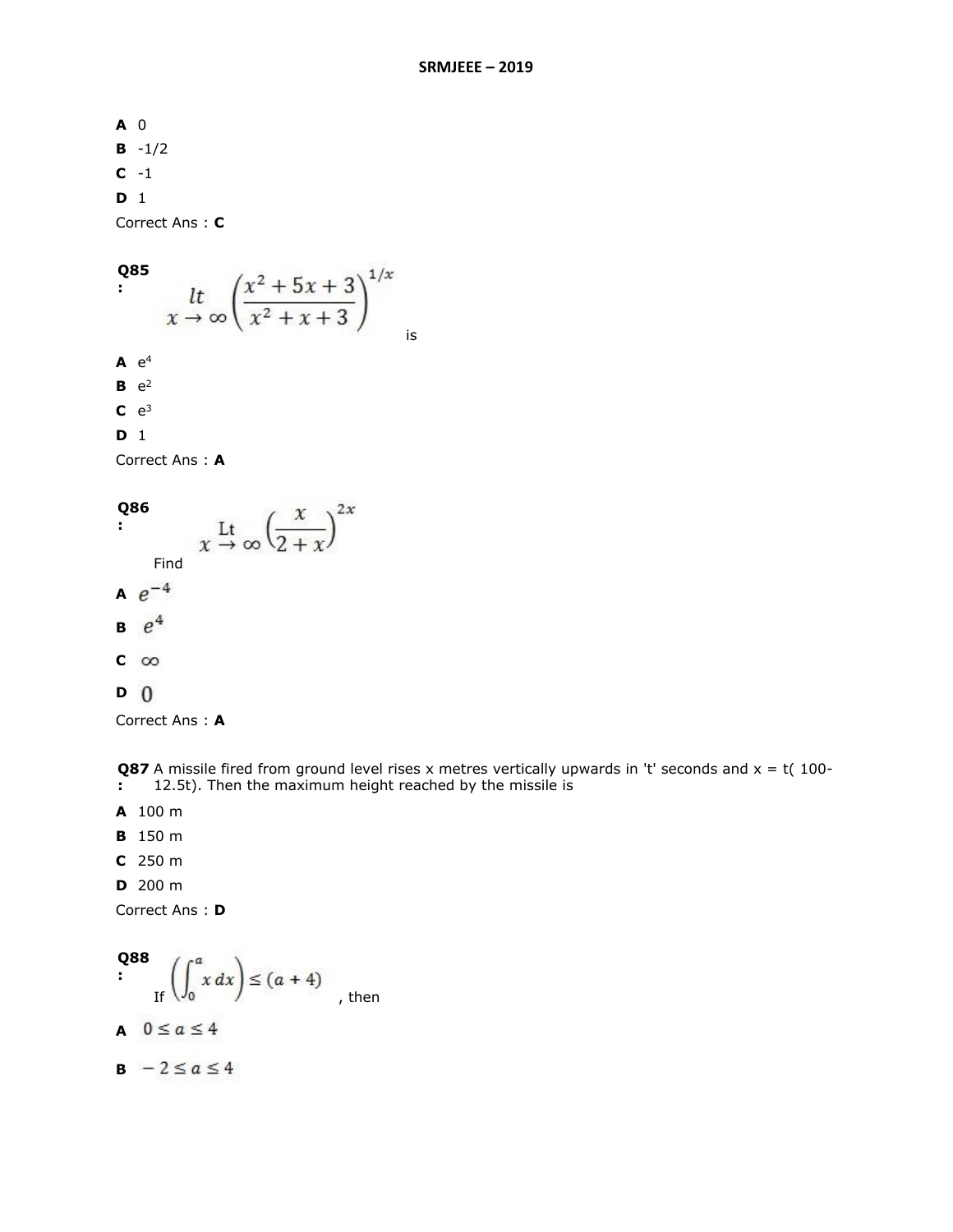$c - 2 \le a \le 0$ **D**  $a \le -2$  or  $a \ge 4$ 

Correct Ans : **B**

Q89 
$$
\int \frac{dx}{\cos x - \sin x}
$$
  
\nA 
$$
\frac{1}{\sqrt{2}} \log \left| \tan \left( \frac{x}{2} - \frac{\pi}{8} \right) \right| + C
$$
  
\nB 
$$
\frac{1}{\sqrt{2}} \log \left| \cot \left( \frac{x}{2} \right) \right| + C
$$
  
\nC 
$$
\frac{1}{\sqrt{2}} \log \left| \tan \left( \frac{x}{2} - \frac{3\pi}{8} \right) \right| + C
$$
  
\nD 
$$
\frac{1}{\sqrt{2}} \log \left| \tan \left( \frac{x}{2} + \frac{3\pi}{8} \right) \right| + C
$$

Correct Ans : **D**

$$
\begin{array}{c}\n\mathbf{Q90} \\
\mathbf{30} \\
\mathbf{41} \\
\mathbf{52} \\
\mathbf{53} \\
\mathbf{54} \\
\mathbf{61} \\
\mathbf{71} \\
\mathbf{81} \\
\mathbf{71} \\
\mathbf{81} \\
\mathbf{81} \\
\mathbf{91} \\
\mathbf{91} \\
\mathbf{91} \\
\mathbf{91} \\
\mathbf{91} \\
\mathbf{91} \\
\mathbf{91} \\
\mathbf{91} \\
\mathbf{91} \\
\mathbf{91} \\
\mathbf{91} \\
\mathbf{91} \\
\mathbf{91} \\
\mathbf{91} \\
\mathbf{91} \\
\mathbf{91} \\
\mathbf{91} \\
\mathbf{91} \\
\mathbf{91} \\
\mathbf{91} \\
\mathbf{91} \\
\mathbf{91} \\
\mathbf{91} \\
\mathbf{91} \\
\mathbf{91} \\
\mathbf{91} \\
\mathbf{91} \\
\mathbf{91} \\
\mathbf{91} \\
\mathbf{91} \\
\mathbf{91} \\
\mathbf{91} \\
\mathbf{91} \\
\mathbf{91} \\
\mathbf{91} \\
\mathbf{91} \\
\mathbf{91} \\
\mathbf{91} \\
\mathbf{91} \\
\mathbf{91} \\
\mathbf{91} \\
\mathbf{91} \\
\mathbf{91} \\
\mathbf{91} \\
\mathbf{91} \\
\mathbf{91} \\
\mathbf{91} \\
\mathbf{91} \\
\mathbf{91} \\
\mathbf{91} \\
\mathbf{91} \\
\mathbf{91} \\
\mathbf{91} \\
\mathbf{91} \\
\mathbf{91} \\
\mathbf{91} \\
\mathbf{91} \\
\mathbf{91} \\
\mathbf{91} \\
\mathbf{91} \\
\mathbf{91} \\
\mathbf{91} \\
\mathbf{91} \\
\mathbf{91} \\
\mathbf{91} \\
\mathbf{91} \\
\mathbf{91} \\
\mathbf{91} \\
\mathbf{91} \\
\mathbf{91} \\
\mathbf{91} \\
\mathbf{91} \\
\mathbf{91} \\
\mathbf{91} \\
\mathbf{91} \\
\mathbf{91} \\
\mathbf{91} \\
\mathbf{91} \\
\mathbf{91} \\
\mathbf{91} \\
\mathbf{91} \\
\mathbf{91}
$$

- **B**  $\log \sec x + c$
- **c**  $\log \tan x + c$
- **D**  $(\sec x + \tan x) + c$

Correct Ans : **A**

# **Q91**

$$
\mathbf{E}^{\mathbf{r}}_{\mathbf{r}}(\cdot)
$$

The value of the integral 
$$
\int_{0}^{6} \frac{\sqrt{x}}{\sqrt{9-x} + \sqrt{x}} dx
$$

**A** 3/2

- **B** 2
- **C** 1
- **D** 1/2

Correct Ans : **A**

**Q92** The line  $4x+6y+9=0$  touches  $y^2=4x$  at the point **: A** (-3,9/4)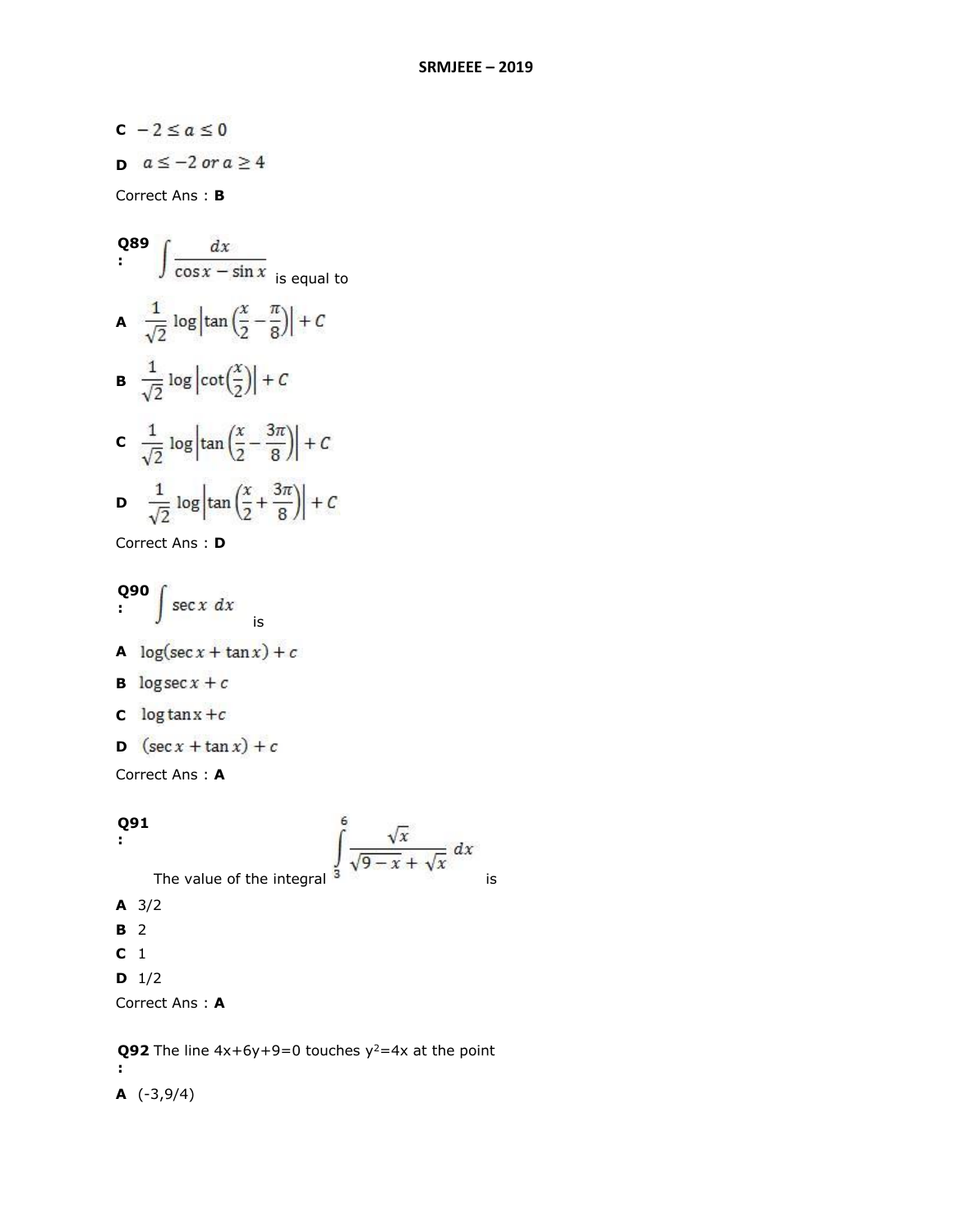**B** (-3,-9/4) **C** (9/4,-3)  $D \quad (-9/4,-3)$ Correct Ans : **C**

**Q93** The circles  $x^2 + y^2 - 4x - 6y - 12 = 0$  and  $x^2 + y^2 + 6x - 8y + 21 = 0$ 

- **:**
- **A** intersect at two points
- **B** touches each other externally
- **C** touches each other internally
- **D** neither touches nor intersects

Correct Ans : **A**

**Q94** ABCD is a square  $A = (1,2)$ ,  $B = (3,-4)$ . If line CD passes through (3,8) then midpoint of CD is **:**

- **A** (2,6)
- **B** (6,2)
- **C** (2,5)
- **D** (24/5, 1/5)

Correct Ans : **D**

**Q95**  The eccentricity of a circle *e* is

- **:**
- **A** 0

**B** 1

c  $\sqrt{2}$ 

**D** less than 1

Correct Ans : **A**

# **:**

**Q96** The equation of the second degree  $x^2 + 2\sqrt{2xy} + 2y^2 + 4x + 4\sqrt{2y} + 1 = 0$  represents a pair of straight lines, the distance between them is

### **A** 4

- 
- **B**  $\frac{4}{\sqrt{3}}$
- **C** 2
- $P \t 2\sqrt{3}$

Correct Ans : **C**

**Q97** If the circles  $x^2 + y^2 + 2x + 2ky + 6 = 0$ ,  $x^2 + y^2 + 2ky + k = 0$  intersect orthogonally, then k **:** is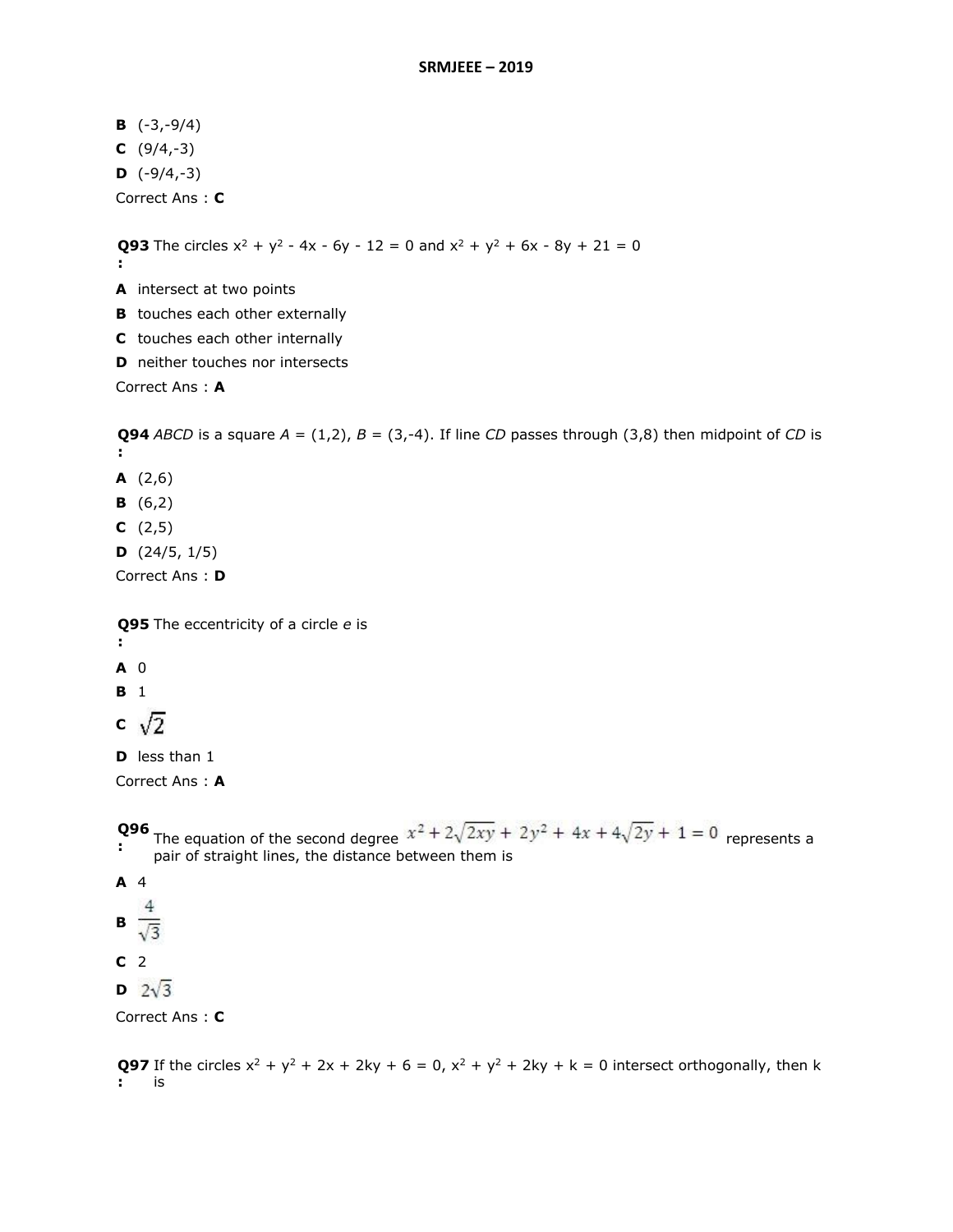A 
$$
2 (or) \frac{-3}{2}
$$
  
\nB  $- 2 (or) \frac{-3}{2}$   
\nC  $2 (or) \frac{3}{2}$   
\nD  $- 2 (or) \frac{3}{2}$ 

Correct Ans : **A**

**Q98**  Consider points A,B,C and D with position

- **:** vectors  $7\vec{i} - 4\vec{j} + 7\vec{k}, \vec{i} - 6\vec{j} + 10\vec{k}, -\vec{i} - 3\vec{j} + 4\vec{k}$  and  $5\vec{i} - \vec{j} + 5\vec{k}$  respectively, then ABCD is a
- **A** square
- **B** rhombus
- **C** rectangle
- **D** parallelogram

Correct Ans : **B**

**Q99** 

**:** The centre and radius of the sphere are \_\_\_\_\_\_\_\_\_\_

**A** 
$$
\left(\frac{-3}{2}, \frac{1}{2}, -2\right)
$$
 and 4  
\n**B**  $\left(\frac{-3}{2}, \frac{1}{2}, -2\right)$  and 2  
\n**C**  $\left(\frac{-3}{2}, \frac{1}{2}, -2\right)$  and 6  
\n**D**  $\left(\frac{-3}{2}, \frac{1}{2}, -2\right)$  and 5

Correct Ans : **B**

**Q100**  The coefficient of skewnes of a distribution is 0.32. If its standard deviation is 6.5 and mean is **:** 29.6, then the mode of the distribution is given by

- **A** 28.48
- **B** 27.52
- **C** 30.46
- **D** 32.14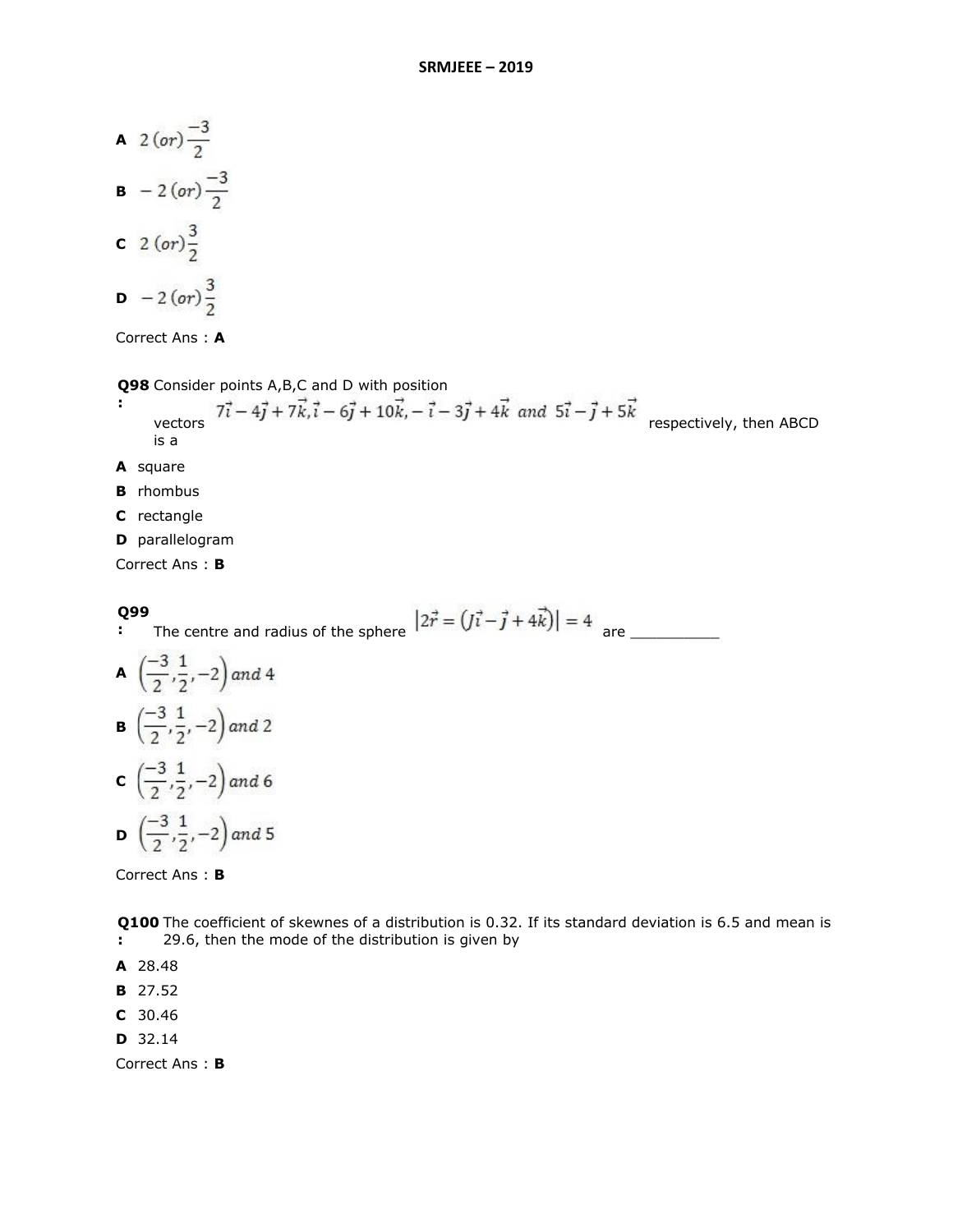**Q101**  A box contains 5 red and 4 white balls. Two balls are drawn successively from the box without

- **:** replacement and it is noted that the second one is white. Then the probability that the first one is white is
- **A** 1/6
- **B** 5/6
- **C** 1/2
- **D** 1/9

```
Correct Ans : A
```
**Q102** If a,b,c are in AP, then  $a^3+c^3-8b^3$  is equal to

- **:**
- **A** 2abc
- **B** 4abc
- **C** 6abc
- **D** 8abc

Correct Ans : **C**

**Q103** In a G.P if the  $(m+n)^{th}$  term is p and  $(m-n)^{th}$  term is q then its m<sup>th</sup> term is **:**

**A** -1

**B** pq

c 
$$
\sqrt{pq}
$$
  
\n $\frac{1}{2}(p+q)$ 

Correct Ans : **C**

**Q104** Find the 4<sup>th</sup> term in the expansion of  $(-3a - b)^5$ 

**:**  $\mathsf{A}$  9a<sup>2</sup>b<sup>3</sup>

- **B**  $30a^2b^3$
- $C$  -90a<sup>2</sup>b<sup>3</sup>
- $D \ 90a^2b^3$

```
Correct Ans : D
```
**Q105** If the p<sup>th</sup>, q<sup>th</sup>, r<sup>th</sup> terms of an A.P are in G.P, then the common ratio of the G.P is **:**

**A**  $\frac{pr}{q^2}$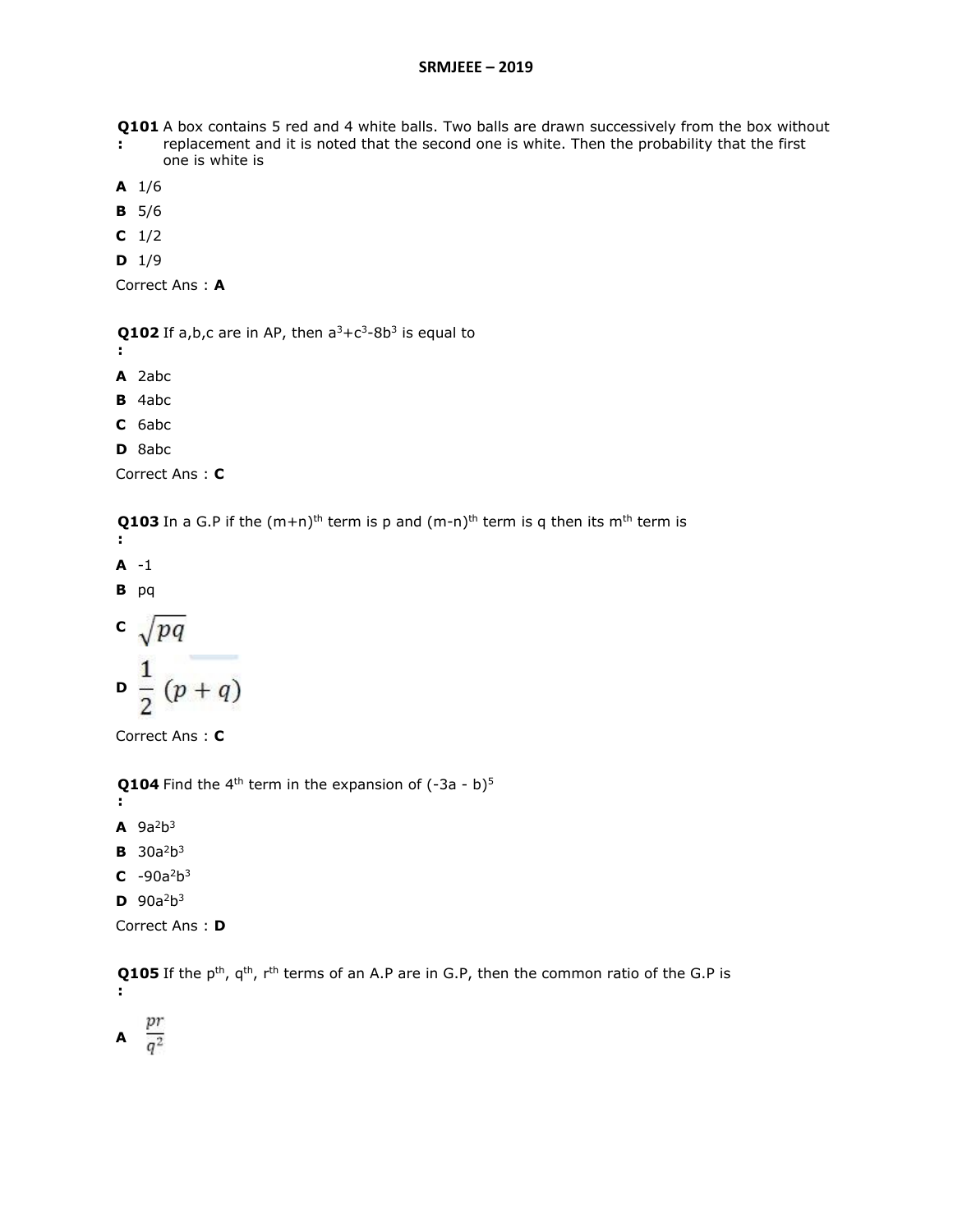- **B**  $\frac{r}{p}$
- **c**  $\frac{q+r}{p+q}$

$$
\mathbf{D} \ \frac{q-r}{p-q}
$$

Correct Ans : **D**

**Q106**  Which of the followings are the metabolic products of glucose and glutamine? **:**

- **A** CO<sup>2</sup> and NH<sup>3</sup>
- **B** CO<sub>2</sub> and lactate
- **C** Lactate and ammonium
- **D** Lactate only

Correct Ans : **C**

**Q107**  The visual display of chromosomes arranged by size, shape and banding pattern is called as

- **:**
- **A** Syndrome
- **B** Karyotype
- **C** Metaphase spread
- **D** Ploidy

Correct Ans : **B**

**Q108**  The Dihybrid test cross ratio is

- **:**
- **A** 9:3:2:1
- **B** 9:3:2:2
- **C** 1:1:1:1
- **D** 9:3:3:1

Correct Ans : **C**

- **Q109 :** \_\_\_\_\_\_\_\_\_\_\_\_ is the term used to refer to the use of bio-resources by multinational
- companies and other organizations without proper authorization from the countries and people concerned without compensatory payment
- **A** Plagiarism
- **B** Piracy
- **C** Biopatents
- **D** Biopiracy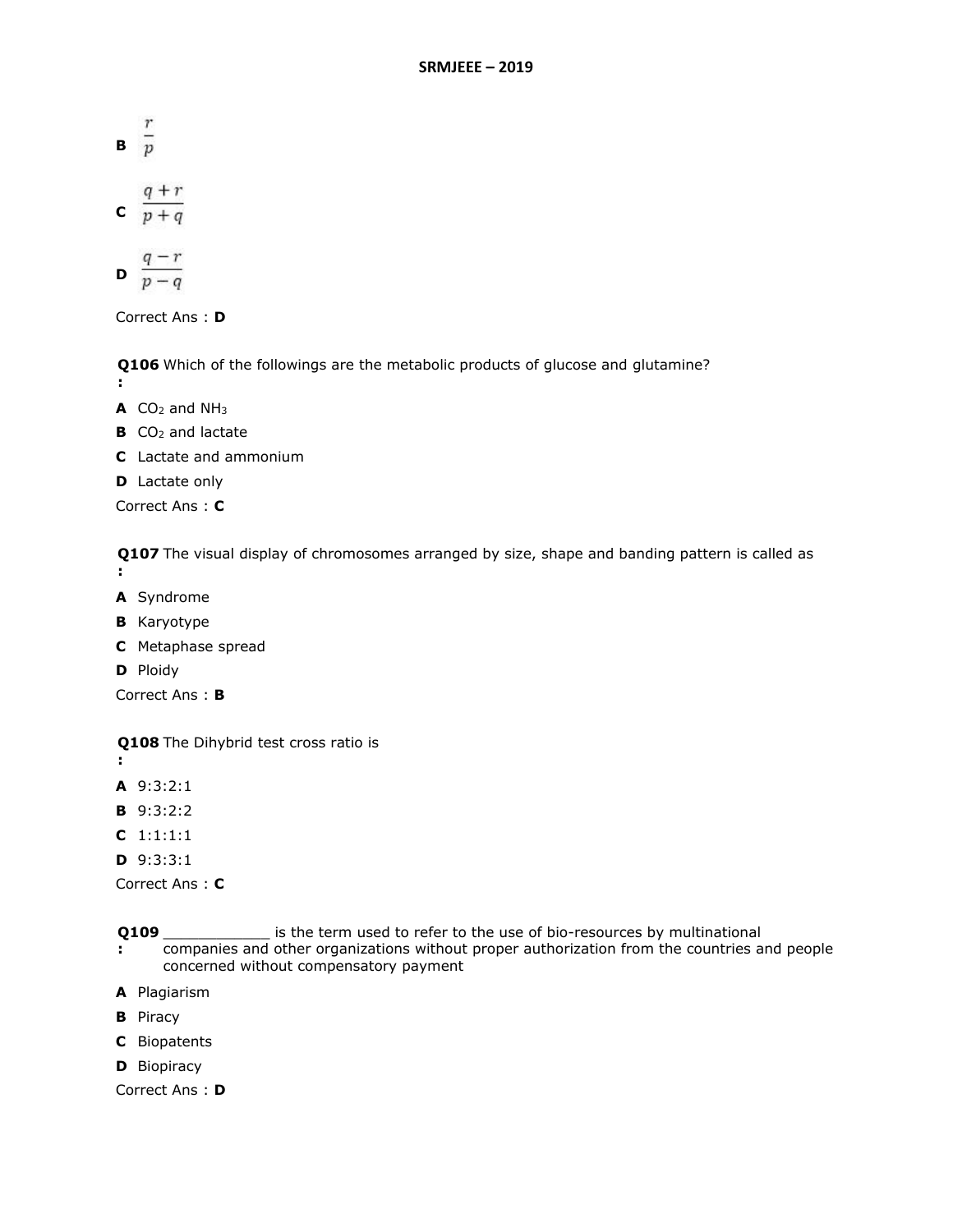**Q110**  Floral characters such as single whorl of perianth or no perianth and unisexual flowers

- **:** pollinated by wind were considered as primitive characters in \_\_\_\_\_\_\_\_\_\_\_\_\_\_\_\_\_\_ system of classification
- **A** Natural
- **B** Artificial
- **C** Phylogenetic

**D** Botanical

Correct Ans : **C**

**Q111**  Match the following with respect to the morphology of the leaf

- $\mathbf{i}$ Simple a. Zornia diphylla **Bifoliate** ii b. Clitoria ternatea
	- iiii Trifoliate c. Lablab purpureus
- Compound d. Crotalaria juncea iv
- **A** d, a, c, b
- **B** a, d, c, d
- **C** a, d, c, b
- **D** b, c, d, a

Correct Ans : **A**

**Q112** Differentiation is change of tissues from\_\_\_\_\_\_\_\_\_\_\_\_\_\_\_\_\_\_\_.

**:**

**:**

**:**

**A** meristematic to permanent

- **B** simple to complex
- **C** complex to simple
- **D** permanent to meristematic

Correct Ans : **A**

**Q113**  Match the following

- $\mathbf{i}$ . Chlorenchyma
- ii. Aerenchyma
- b. Canna
- iii. Storage parenchyma c. All green parts
- Stellate parenchyma d. Potato  $iv$
- 

- **A** d, a, b, c
- **B** a, b, c, d
- **C** d, c, b, a
- **D** c, a, d, b

Correct Ans : **D**

**Q114** The tissue generally present in all organs of plant is \_\_\_\_\_\_\_\_\_\_\_

**:**

**A** parenchyma

a. Nymphaea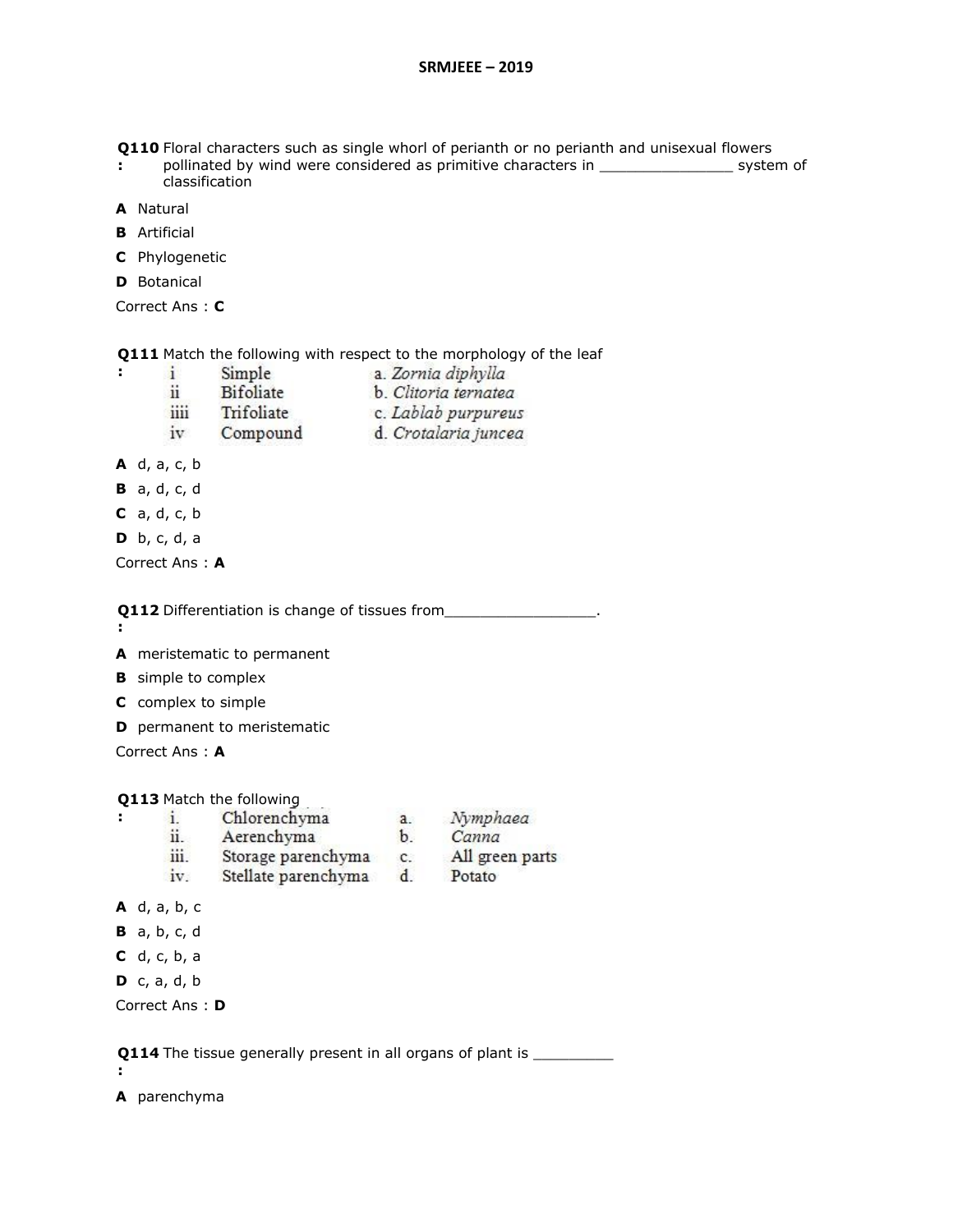- **B** chlorenchyma
- **C** collenchyma
- **D** sclerenchyma
- Correct Ans : **A**

**Q115**  plasma membrane is

- **:**
- **A** Semipermeable and symmetric
- **B** Selectively permeable, elastic and asymmetric
- **C** Permeable and asymmetric
- **D** Selective permeable with monolayer phospholipids

Correct Ans : **B**

**Q116**  Eukaryotes differ from Prokaryotes in mechanism of DNA replication due to **:**

- **A** Different enzyme for synthesis of lagging and leading strand
- **B** Use of DNA Primer rather than RNA primer
- **C** Unidirectional rather than bidirectional replication
- **D** Discontinuous rather than semi discontinuous replication

Correct Ans : **D**

**Q117**  The equipment which introduces DNA into cells is

**A** laser

**:**

- **B** DNA probe
- **C** gene gun
- **D** needle

Correct Ans : **C**

**Q118**  Restriction endonucleases

- **:**
- **A** Are used for invitro DNA synthesis
- **B** Are synthesized by bacteria as part of defense mechanism
- **C** Are present in mammalian cells for degradation of DNA when the cells dies
- **D** Are used in genetic engineering for ligating two DNA molecules

Correct Ans : **B**

**Q119**  Zeatin isolated from

- **:**
- **A** Rice
- **B** Wheat
- **C** Agrobacterium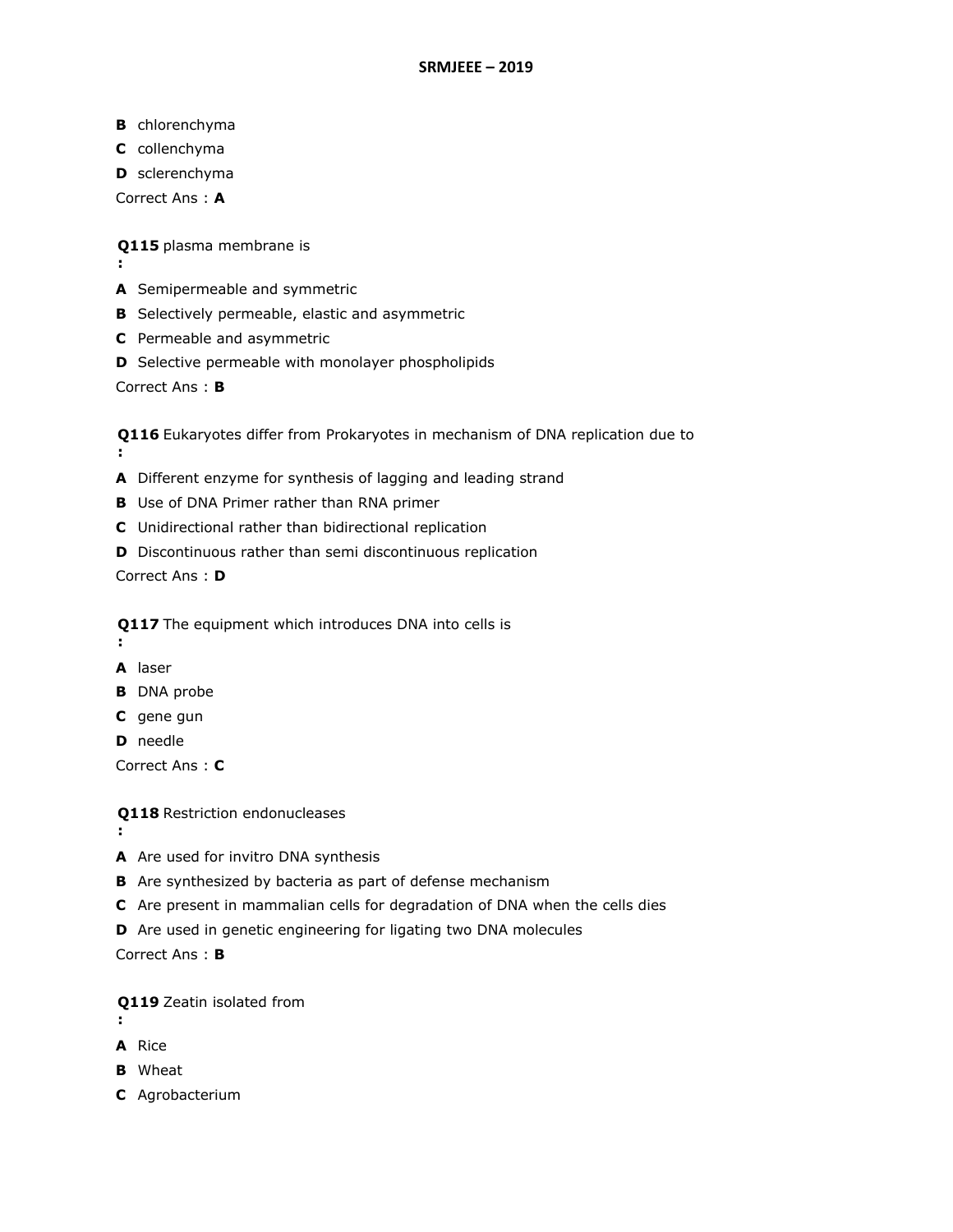**D** Maize

Correct Ans : **D**

**Q120**  An example of C4 plant is

- **:**
- **A** Coconut
- **B** Mango
- **C** Rice
- **D** Sugarcane

Correct Ans : **D**

**Q121**  The rate of growth of plants can be measured by a **:**

- **A** Manometer
- **B** Auxanometer
- **C** Photometer
- **D** Thermometer
- Correct Ans : **B**

**Q122**  Which of the following is not a C4 plant?

**:**

**:**

- **A** Maize
- **B** *Tribulus*
- **C** Amaranthus
- **D** Wheat

Correct Ans : **D**

**Q123**  Dark respiration is the function of

- **A** peroxisomes
- **B** mitochondria
- **C** chloroplast
- **D** ribosomes

Correct Ans : **B**

**Q124**  Genetically modified crops can be produced by

- **:**
- **A** somatic hybridisation
- **B** recombinant DNA technology
- **C** crossbreeding
- **D** micropropagation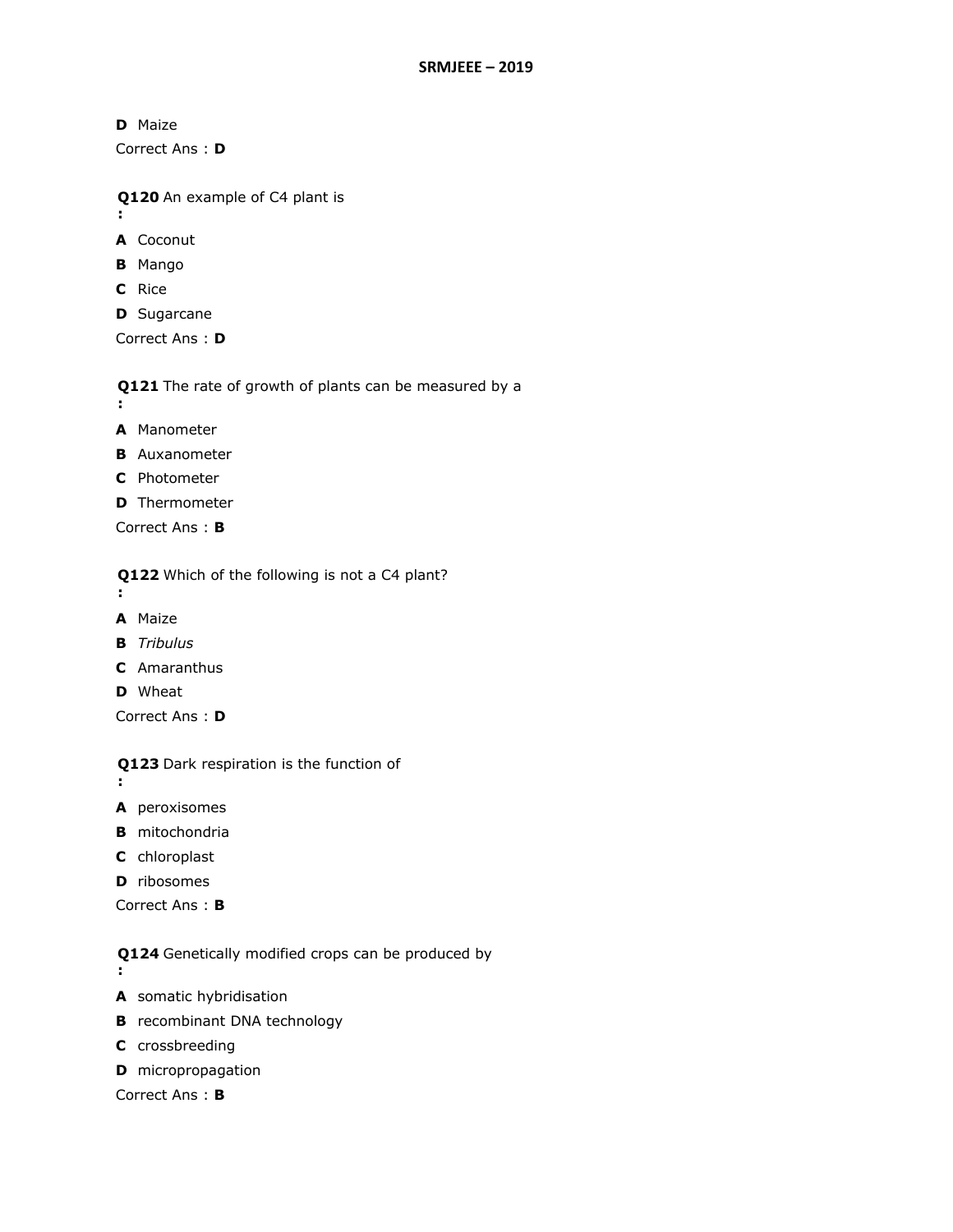**Q125**  Maximal application of animal cell culture techniques is in the production of

**A** Insulin

**:**

- **B** Edible protein
- **C** Vaccines
- **D** Interferons

```
Correct Ans : C
```
**Q126**  The most quickly available source of nitrogen to plants are

- **:**
- **A** amide fertilizers
- **B** ammonia fertilizers
- **C** nitrate fertilizers
- **D** ammonia nitrate fertilizer

Correct Ans : **C**

**Q127**  One of the major difficulties in the biological control of insect pest is that **:**

- **A** the method is less effective as compared with the use of insecticides
- **B** the practical difficulty of introducing the predator to specific areas
- **C** the predator develops a preference to other diets and may itself become a pest
- **D** the predator does not always survive when transferred to a new environment

Correct Ans : **D**

**Q128**  The backflow of blood into right auricle during ventricular systole is regulated by **:**

- **A** Tricuspid valve
- **B** Mitral valve
- **C** Semilunar valve
- **D** Aortic valve

Correct Ans : **A**

**Q129**  RBC placed in 0.9 1.5% Nacl solution, its volume

- **:**
- **A** Increases
- **B** Decreases
- **C** Unchanged
- **D** Insufficient information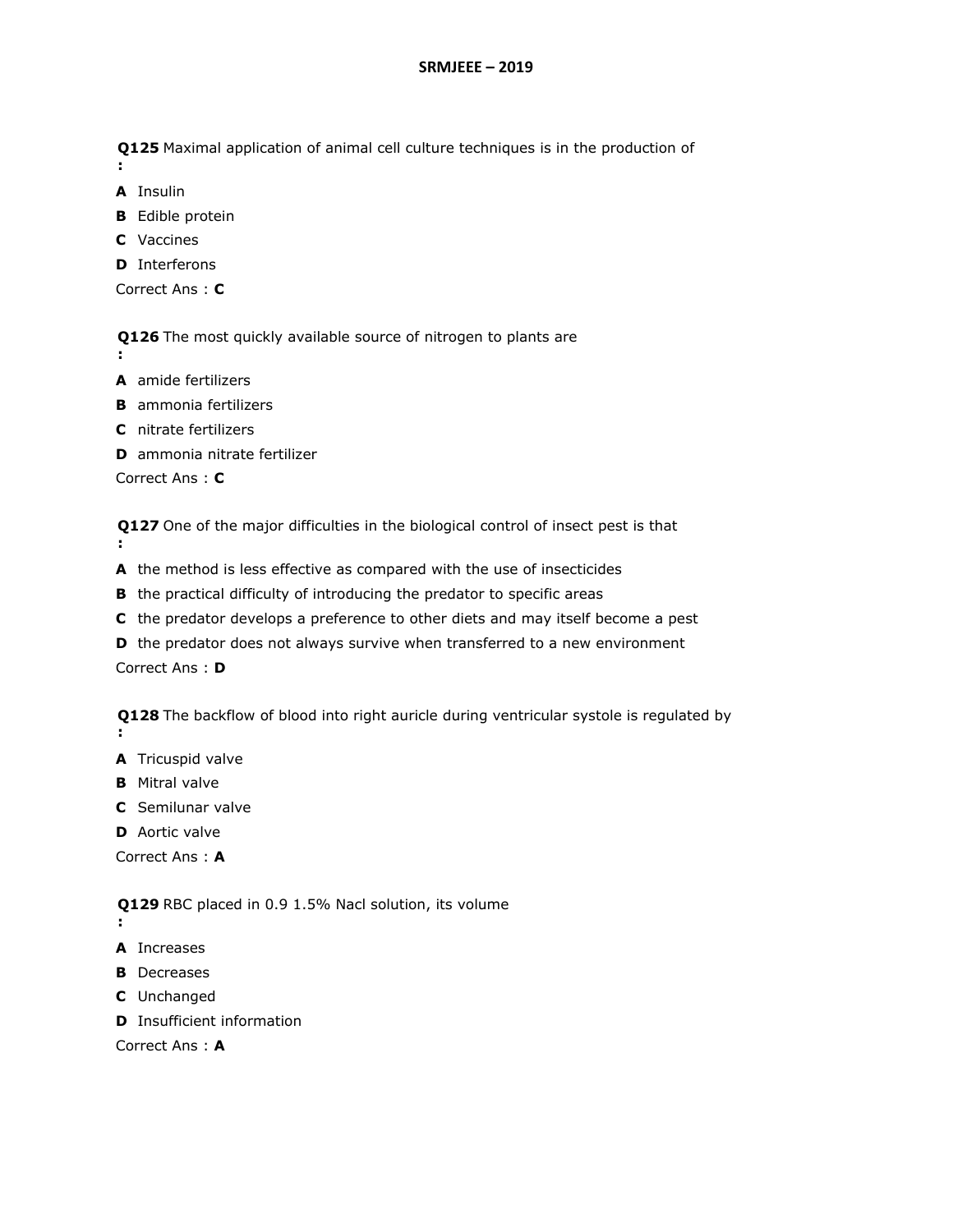## **SRMJEEE – 2019**

**Q130**  Right auricle of the mammalian heart release blood through

**:**

**:**

- **A** Tricuspid valve
- **B** Vena cava
- **C** Pulmonary valve
- **D** Mitral valve

Correct Ans : **A**

**Q131**  Chronic Obstructive Lung Disease (COLD) is a condition due to

- **A** Common Viral Infection
- **B** Chronic Bronchitis & Emphysema
- **C** Untreatable bacterial Infection
- **D** Acute Bronchitis with inflammation

Correct Ans : **B**

**Q132**  Digested food material is absorbed and taken to liver by

- **:**
- **A** Hepatic portal vein
- **B** Hepatic portal artery
- **C** Renal vein
- **D** Renal artery

Correct Ans : **A**

**Q133**  A genetically engineered microorganism used successfully in bioremediation of oil spills is a **:** species of

- **A** *Trichoderma*
- **B** *Bacillus*
- **C** *Xanthomonas*
- **D** *Pseudomonas*

Correct Ans : **D**

**Q134**  First vitamin to be produced through fermentation process using a wild bacterium was

- **:**
- **A** Vitamin D
- **B** Vitamin C
- **C** Vitamin B2
- **D** Vitamin B12

Correct Ans : **B**

**Q135**  The following are true about culture media for microbes:

**:**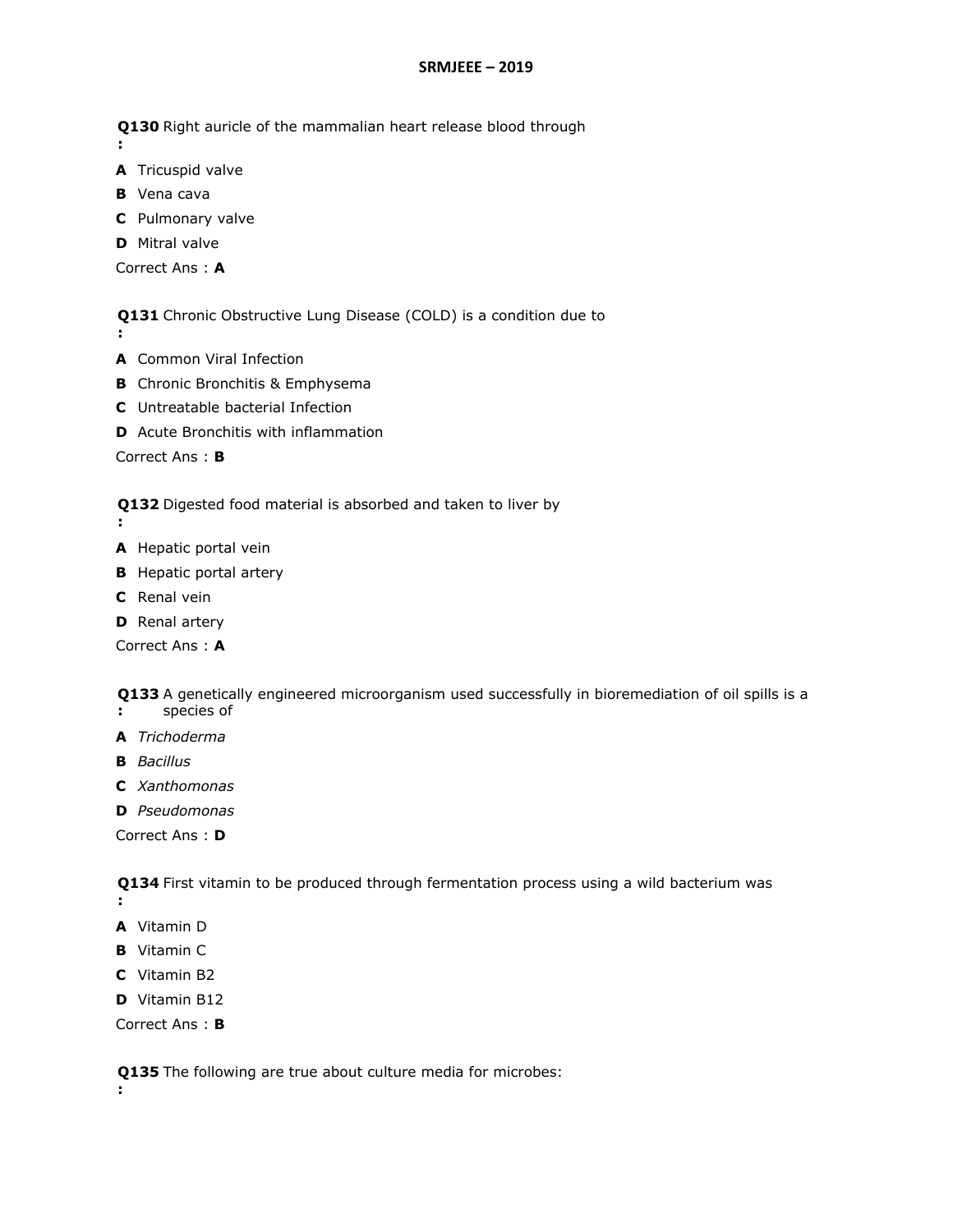- **A** Lowensten-Jensen medium is used to isolate mycobacteria
- **B** Thioglycolate broth allows only anaerobes to grow
- **C** MacConkey agar prevents the growth of Gram negative bacteria
- **D** Sabouraud's culture is useful for culturing bacterial infection

Correct Ans : **A**

**Q136**  Lysozyme :

- **:**
- **A** Splits peptidoglycan
- **B** Is a cytoplasmic organelle
- **C** Is a proteolytic enzyme
- **D** Activates complement proteins

Correct Ans : **A**

**Q137**  Which of the following waste include mixture of biodegradable and non biodegradable waste? **:**

- **A** food waste
- **B** metallic waste
- **C** mining waste
- **D** municipal waste

Correct Ans : **D**

**Q138**  Acid rain mainly result from

- **:**
- **A** Sulfur dioxide
- **B** Carbon dioxide
- **C** Carbon monoxide
- **D** Ammonia

Correct Ans : **A**

**Q139**  Animal pharming can be defined as

**:**

**A** Growing animals for farming

- **B** Generating transgenic animals for farming
- **C** Programming animals to produce novel products
- **D** Treatment for farming animals

- **Q140**  Dinosaurs were abundant in
- **:**
- **A** Jurassic period
- **B** Devonian period